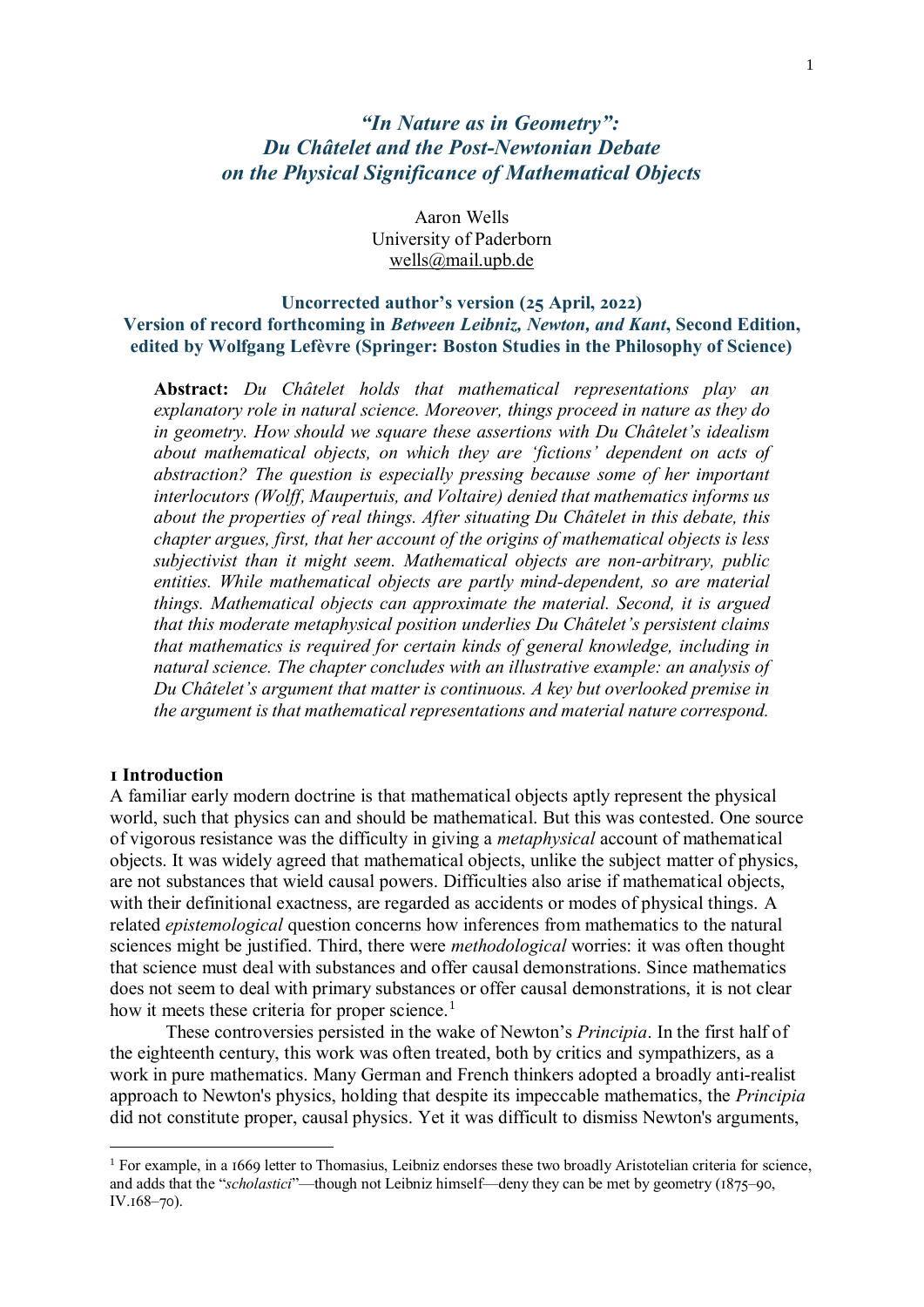which have causal conclusions, as in his famous defense of universal gravitation. And his empirical results in optics and orbital mechanics were widely accepted. François De Gandt has called this a "crisis of causality" in the reception of Newton (2001, 129).<sup>2</sup>

Emilie Du Châtelet develops an intriguing and still neglected position on these issues.<sup>3</sup> As I show, three of her contemporary interlocutors—Maupertuis, Voltaire, and Wolff—are skeptical about inferences from mathematics to physics, despite their broadly Newtonian sympathies. Du Châtelet has been read as likewise regarding the *Principia* as merely mathematical, rather than genuinely causal (Shank 2018, 273–74). But in fact, I'll argue, she is confident about these inferences from mathematics to physics, and therefore about the standing of Newtonian physics as she understands it.

This stance regarding the epistemic bona fides of mathematics is compatible with her idealist metaphysics of mathematical objects, which are fictions and products of abstraction. The objects of physics are also ideal and partly mind-dependent, for Du Châtelet, if to a lesser degree. This may help with the problem of understanding the success of inferences from mathematics to physics. This problem is still much discussed by philosophers of science and mathematics, but usually in a physicalist and metaphysically realist framework.<sup>4</sup>

I conclude by considering Du Châtelet's frequently overlooked arguments for the continuity of matter and change. These arguments, which are important for her physics, rely on the correspondence between nature and mathematics.

#### **2 The Ambivalent Reception of Newton's Mathematical Physics**

<u>.</u>

Du Châtelet's Preface to the *Institutions* frames the work as an exposition of Newton's "system" (Du Châtelet 1742, 7). That system is presented as mathematical physics. On her telling, Newton played a critical role in a scientific "revolution" by which modern physics acquired "solid foundations" through a combination of "geometry" and "observations" (12; 5; 9; cf. 1738, 535, 1759, 7–8).

Geometry, she holds, is "the key to all discoveries" in science, without which "progress in the study of nature" is impossible  $(1740, 3-4; 2018, 1:500)$ . Much remains unexplained in physics, but this is because of a failure to make sufficient use of geometry, which here includes post-Cartesian algebraic geometry (3–4; 14). Geometrical demonstrations, moreover, are maximally rigorous and link necessary truths (14; 17; 20–21; 26).

The Preface also makes clear that while the *Institutions* is intended to be understood by a reader who knows only ordinary geometry, more advanced physicists make use of "algebra" (3). The task of "making Newton accessible" to a wider public, especially the "mystery" of his mathematical techniques, is already stated as a goal in her earlier, anonymous review of a work on Newton by Voltaire (Du Châtelet 1738, 534–5; 538; 541). The *Institutions* also refers to calculus, though usually in passing (e.g. 1742, 308). Du Châtelet later

<sup>&</sup>lt;sup>2</sup> See further Gingras (2001), Janiak (2007), and Shank (2008, 49–104). Thanks to Anat Schechtman for insightful comments on these issues.

<sup>3</sup> I focus here on Du Châtelet's *Institutions de Physique*, and still more narrowly on the foundational and methodological discussions early in the *Institutions*, as opposed to more specific discussions of physics later in the work. It is undisputed that mathematics plays a pivotal role in the *Institutions*. The puzzle is why and how Du Châtelet takes this to be justified.

<sup>4</sup> One recent statement: "there must be some kind of correspondence between the mathematics in which we formulate our theories and the nature of the physical world, a correspondence that helps explain, on the one hand, the effectiveness of the mathematics in describing the world, and on the other, the success of our inferences about the world on the basis of that mathematics" (North 2021, 5).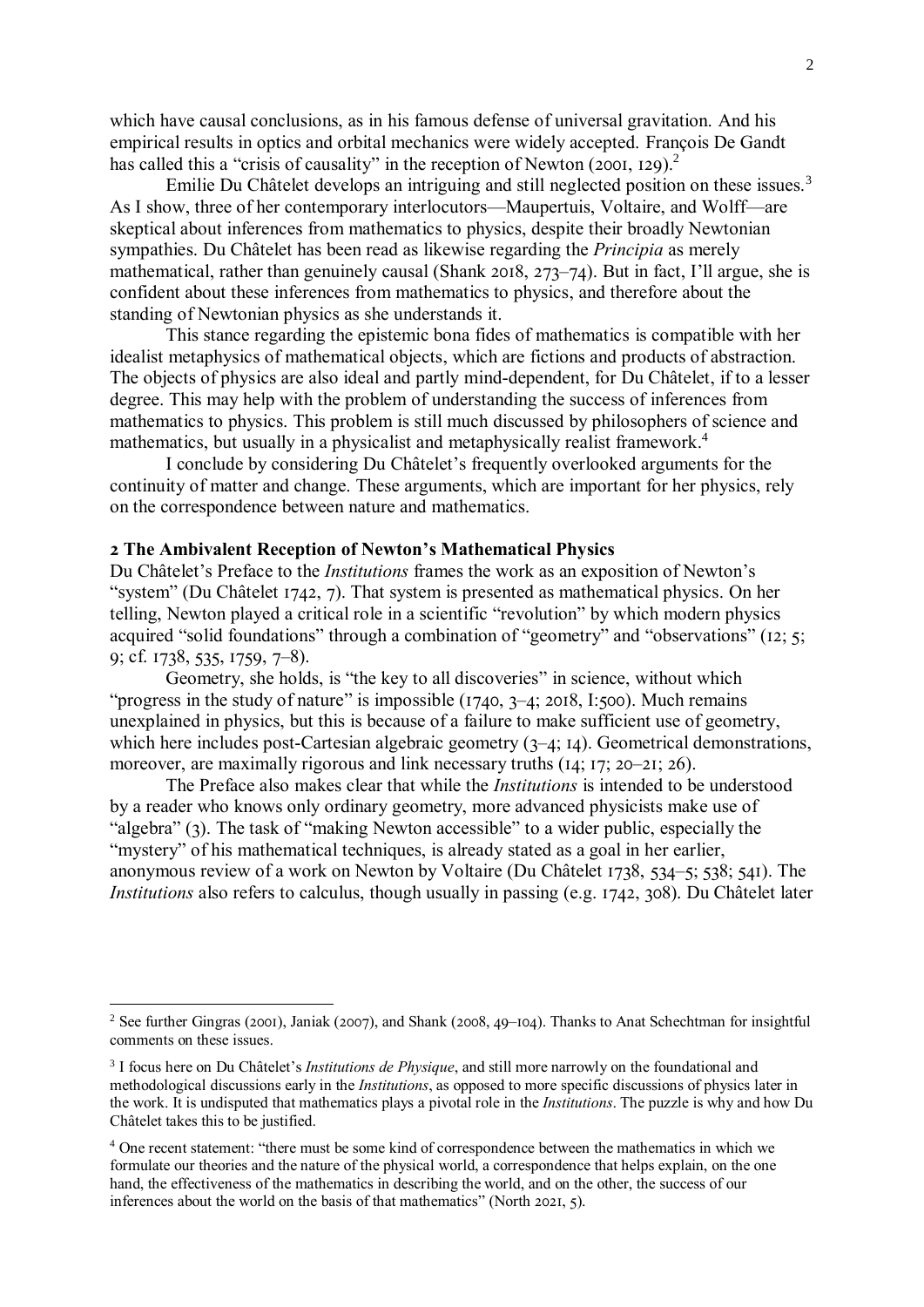calls calculus the "geometry of the infinite"  $(1759, 9)$ .<sup>5</sup> She considers it to be just as certain as classical geometry.

But how exactly is mathematics a "means," as she writes, to foundations for physics (1742, 12)? In working out the answer to this question, it's helpful to consider Du Châtelet's historical context, and especially three figures in the reception of Newton's *Principia* who were of particular significance for her: Maupertuis, Voltaire, and Wolff. While these men influenced Du Châtelet in some ways, she disagrees with them about the role of mathematics in physics.

Maupertuis's short treatise on the *Figures des Astres* (1732) is a work that Du Châtelet knew well (Du Châtelet 2018, I.350). Maupertuis presents the work as defending Newtonianism. The second chapter is an excursus on the metaphysics of Newtonian attraction or gravitational force. Maupertuis notes that Newton's theory was accused of being unparsimonious, and of reviving "the doctrine of occult qualities" (Maupertuis 1732, 11).

Let's consider the second of these accusations. Maupertuis does not say what he means by occult qualities. But epistemological worries about occult qualities often turned on their alleged causal efficacy (Pasnau 2011, 540–46). The problem was not just positing unobserved qualities, but taking these to be causal powers that explain what is observed, for example when fire is allegedly explained by a power to burn.

The identification of occult qualities with unobserved causal powers sheds light on Maupertuis's response to this objection. He argues that Newton never advanced attraction as a causal explanation ("*explication*") of the behavior of bodies, such as the "heaviness [*pesanteur*] of some bodies towards others" (1732, 11). Instead, Newtonian theory gives a merely mathematical account of certain regular effects that are "susceptible" to being considered as greater or lesser in quantity ("*de plus & de moins*") (12). A mathematical account is within our "means," whatever the "nature" of the underlying cause turns out to be ("*quelle que soit sa nature*") (12).

It is clear from Maupertuis's examples that the 'mathematicians' he has in mind include thinkers we'd now consider natural scientists or physicists. In addition to Newton, Maupertuis discusses Galileo. He presents the theory of falling bodies in Galileo as mathematically "explaining the phenomena," but leaving an account of causes to "more sublime philosophers" (1732, 12–13). Maupertuis does not elaborate on just what this would involve, and there is room for interpretive debate here. But Maupertuis favors the merely mathematical, acausal approach. He deflates the question of whether Newtonian force is an "inherent" property of matter: it can be usefully regarded "as if it were [*comme si elle étoit*]" such a property, but no metaphysical commitment is supposed to follow from this (10; cf. Maupertuis 1735, 343).

A helpful point of comparison here is classical geometrical optics. Euclid's *Optics* precisely described many observed aspects of vision, even though the causal mechanism of sight remained unknown for centuries.<sup>6</sup> In the eighteenth century, optics was often still distinguished from the proper causal science of nature. Leibniz used the analogy with

<sup>5</sup> This follows eighteenth-century usage. For example, in 1702 Leibniz presents his infinitesimal calculus as a type of "geometrical reasoning" (Leibniz 1863, IV:91–92), and in 1743 D'Alembert places calculus within pure geometry (D'Alembert 1743, vi–viii).

<sup>6</sup> Aristotle's *Physics* distinguishes between pure geometry and optics, which is "*hupó*" or subordinate to it (194a6–11). But optics is still a mathematical rather than natural science: the *Meteorology* expounds observations about reflection drawn "from the theory of optics" (1984, 372a29), then separately lays out *causal* naturalscientific theses concerning halos, rainbows, and so on (372b13–378b6). Early modern optical texts continued to classify optics as applied mathematics, citing Aristotle as an authority (Dear 1995, 41–58).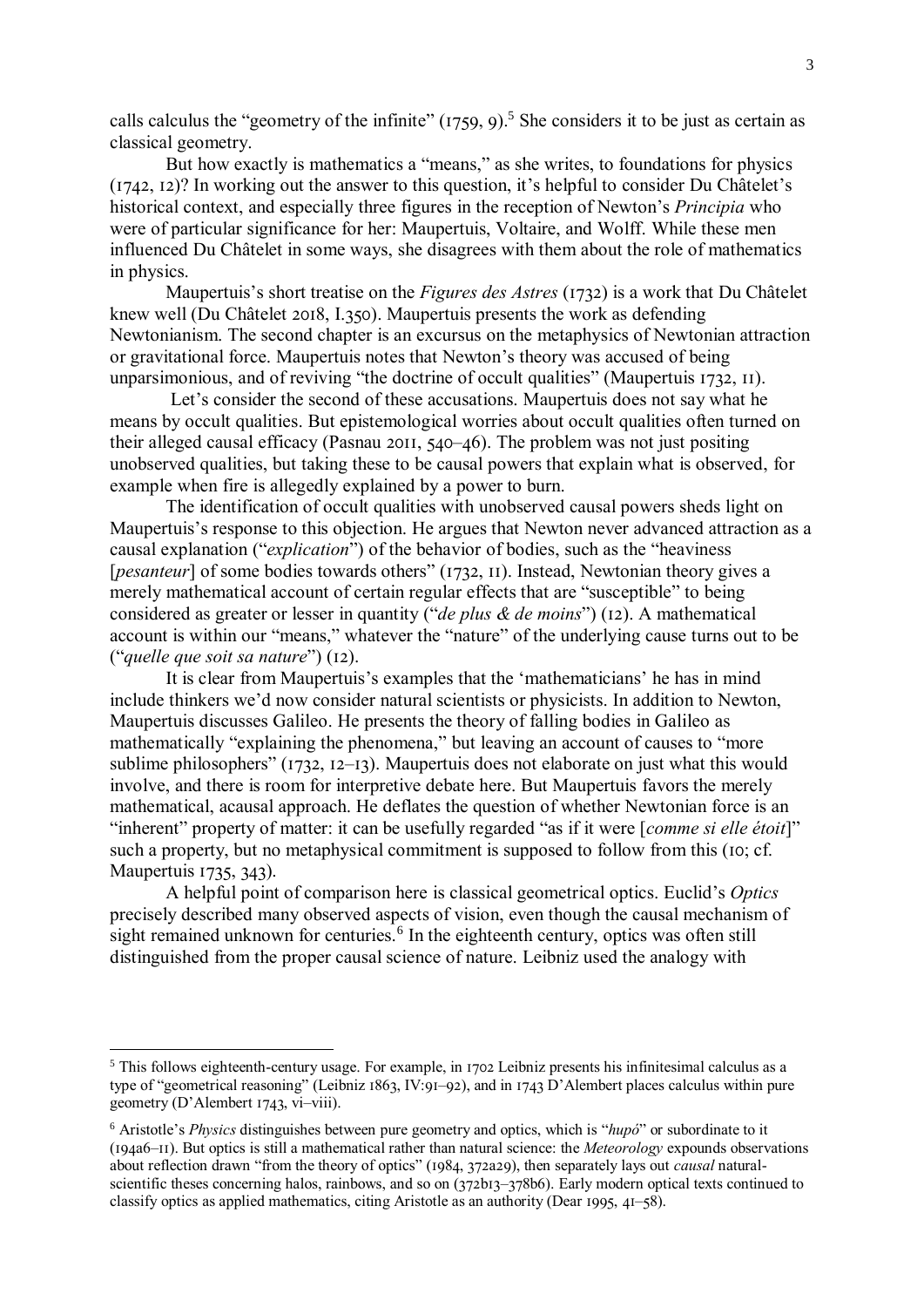classical optics to stress the explanatory limitations of the Newtonian project, which he described as merely abstract and geometrical.<sup>7</sup>

Voltaire's 1738 *Eléments de la Philosophie de Newton* went through twenty-six editions in fifty years. Du Châtelet was closely involved in its composition and may have even written portions of it, although she raised criticisms of the results, both publicly and in private letters. 8

Voltaire is explicitly indebted to Maupertuis's *Figure des Astres*, and especially to its chapter on the metaphysics of attraction*.* He praises it as perhaps the best philosophical work in French (Voltaire 1738, 84). In fact, already in 1732, Voltaire had turned to Maupertuis for help in understanding the *Principia* (De Gandt 2001, 136–39).

Like Maupertuis, Voltaire seeks to defend Newton's system broadly speaking, while also driving a wedge between mathematics and causal physics. Many chapters are devoted to "proofs" and "demonstrations" of Newton's theory of gravitation (Chapters XVIII–XXII), or to refutations of its Cartesian rivals (Chapters XV–XVI). But in a set of 'Eclairissements' added to the second edition, Voltaire defends the reality of gravity, while denying that Newton revealed its "principle" or "cause" (xiv–xv; cf. Voltaire 1734, 65; Du Châtelet 1738, 539–40). Newton is depicted as a mere mathematician, lacking the time for the kinds of deeper metaphysical investigations Voltaire takes to be required in natural philosophy (1738, vii). Voltaire raises comparisons to classical optics, which as "simple geometry" cannot seriously apply to empirical problems  $(iii-v)$ .<sup>9</sup>

These remarks suggest that for Voltaire, natural science ought to give an account of causes, and that Newton fails to do so. This is hard to reconcile with Voltaire's repeated claims that Newtonian theory is strictly proven.

One case where Voltaire's position is clear, however, is that of inferences from mathematics to physics. In Chapter X, Voltaire criticizes the Newtonian John Keill. For Keill geometry is foundational for all philosophy, and there is no other way to obtain knowledge of "the forces of nature" (1733, viii). Voltaire denies both these claims, consigning geometry to a more limited role.

Voltaire objects with particular zeal to Keill's arguments for the infinite divisibility of matter. Keill's basic move is to claim that, because space can be proven to be infinitely divisible within Euclidean geometry, matter must be infinitely divisible as well (Keill 1733, 20–32). This argument, then, moves from mathematical premises—Keill gives five examples of how indivisibles conflict with Euclidean assumptions—to conclusions about the physical world.<sup>10</sup> We will see below that Du Châtelet could endorse Keill's argument, so long as it is not taken to show that matter is made up of an infinity of *actual* parts (Du Châtelet 1742, 191– 92).

Consider one of Keill's examples, which was discussed in thirteenth-century thinkers such as Roger Bacon in his *Opus Maius* (1962, 173), and originally found in Book X of Euclid's *Elements*. The assumption of indivisibles, Keill points out, would allow one to build

<sup>7</sup> See for example a letter to Hartsoeker of 8 February 1712 (Leibniz 1875–90, III:534–5; cf. VII:452).

<sup>8</sup> On the publication history, see De Gandt (2001, 126). Zinsser (2006, 145–51) argues for Du Châtelet's involvement. See Du Châtelet (1738, 1740, 7, 2018, I:345–6; I:353) for her mixed assessments of the work, as well as Lu-Adler's (2018, 183–88) examination of divergences between Voltaire and Du Châtelet.

<sup>9</sup> Instead, Voltaire praises the psychological account given in Berkeley's *New Theory of Vision*. Voltaire presents Berkeley's theory as both empirical and *metaphysical*: the intended contrast is with the merely mathematical and acausal style of classical optics. Du Châtelet seems sympathetic to this point (1738, 537). But given the broad scope of the term 'metaphysics' here, we cannot assume that Voltaire influenced Du Châtelet's shift towards the a priori metaphysical systems of Leibniz and Wolff in the *Institutions*, as Gessell (2019, 868–71) has argued.

 $10$  Kant, in 1790, still cites Keill as giving an authoritative "demonstration" of matter's infinite divisibility (2004, 8:202).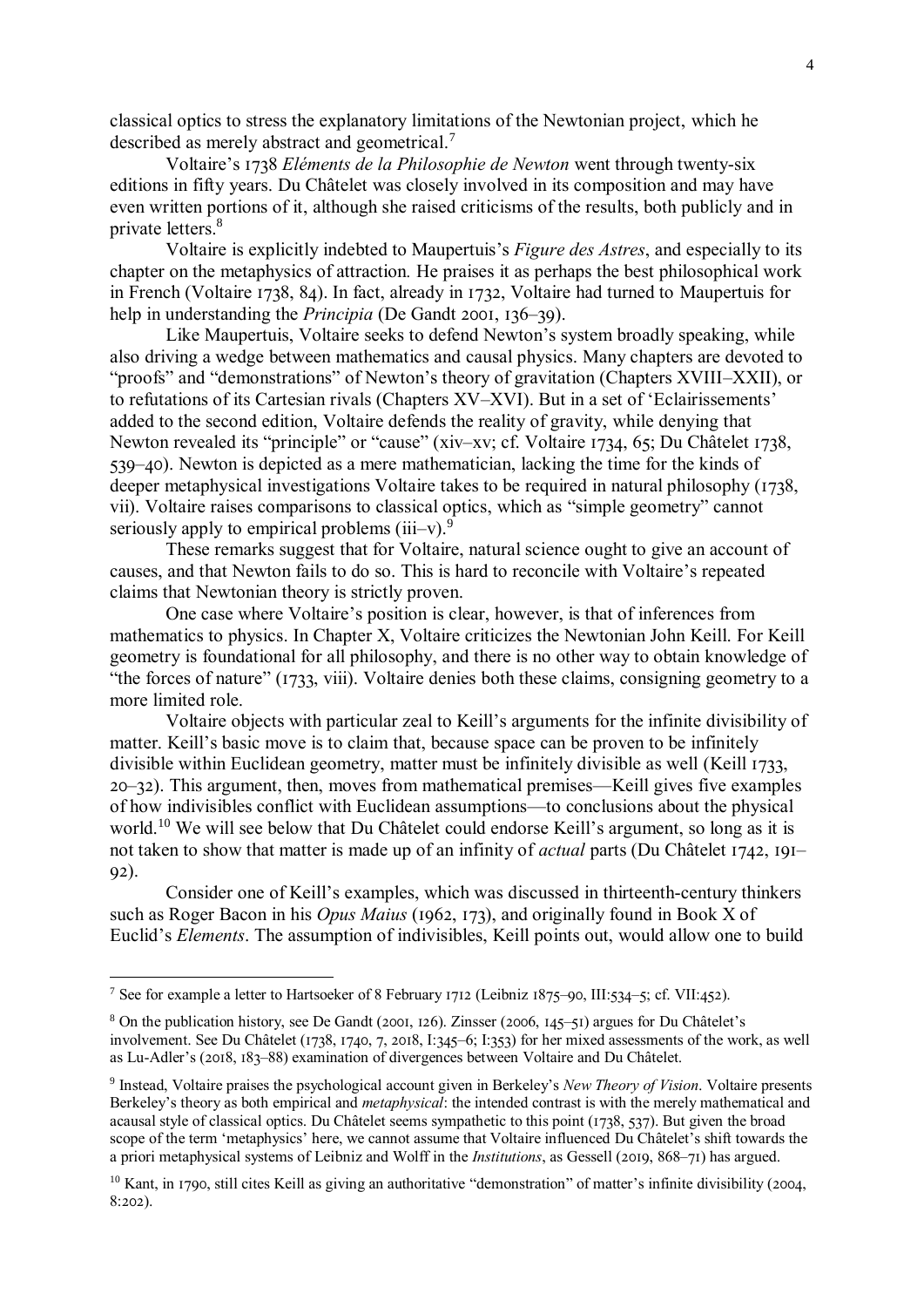up both a square and its diagonal out of some finite number of spatial parts. The lengths of the side of the square and its diagonal would then be commensurate (i.e., have a common divisor) (Keill 1733, 30). But as a consequence of the Pythagorean Theorem, the side and diagonal of a unit square are incommensurable. $11$ 

Voltaire rejects Keill's argument. He is willing to accept that within geometry, it can be proven with complete certainty that a line is infinitely divisible (Voltaire 1738, 102–3). But he also takes it to be proven a priori that there are indivisible physical atoms.<sup>12</sup> Granting that this might seem "contradictory," Voltaire insists that it is not: "geometry has as its object the ideas of our mind [*esprit*]" (102). He spells out the point on the following page. Geometrical objects have only a mental existence, and geometrical points, lines, and planes cannot exist in the natural world (103). Lines and planes are indefinitely divisible in thought ("*en idée*"), and Voltaire hints that we can indefinitely divide matter in thought, as well (103). But mere divisibility in thought "hardly prevents" physical atoms from existing (1738, 102–3).

It follows that geometrical reasoning is not a reliable guide to the physical world. Geometrical objects are divisible, but merely mental. Real, extramental matter is discrete. Voltaire does not, however, consider what this might mean for the accuracy of mathematical physics.

Most of Christian Wolff's 'German Metaphysics,' first published in 1720, was available to Du Châtelet in translation by early 1737. She had some knowledge of Wolff's Latin works as well, and his system influenced some aspects of her *Institutions*.

Wolff takes metaphysics to study more fundamental entities than does mathematics. Metaphysics is concerned with fundamental substances "in themselves," which include finite souls, fundamental simple substances, and God (Wolff 2001/1731, 336; cf. 1720, §593). Such substances are causally active, and in turn, causal activity is the criterion of substantiality (1720, §116). The objects of mathematics, by contrast, are not causally active (1965/1726, §18). Since causal activity is the criterion of substantiality, mathematical objects are not substances, but indeterminate and ideal entities, essentially dependent on our imagination (2001/1730, §§110–11).

Wolff takes philosophy to be the study of possible *things*, in the strict sense of substances or *res*. <sup>13</sup> Mathematical objects are not substances or *res*, and do not fall within the domain of philosophy. That is, mathematical statements do not have a place in the ideal system of philosophical "truths" (1965/1726, §36). They instead serve to make the contents of that system clearer and more distinct. For Wolff, even Euclid's first principles are not primitive, but have an ontological basis (Buchenau 2013, 32–33).

Accordingly, Wolff's account of mathematics focuses on its applications. The goal of mathematics is, through measurement, to make clearer and more distinct our knowledge of qualities and quantities in substances, such as forces (1713, Vorbericht, XV, 2001/1730, §442; §742). Even here, Wolff is cautious about regarding forces as literally quantifiable. While he does endorse degrees of force for which arithmetical operations seem to be well-defined,

<sup>&</sup>lt;sup>11</sup> Voltaire comments that this example shows how the mathematics of the infinitely large and small, despite its apparent insanity or absurdity ("*déraison*"), is "founded on simple ideas" (1961/1734, 71; 76). Yet he denies that we can directly draw any physical consequences from it.

 $12$  If the division of matter were actually completed, there would only be empty "pores," not matter; thus the actual existence of matter contradicts its infinite divisibility (1738, 102). Clarke's Fourth Reply to Leibniz presents a similar argument that also identifies pores with void (Leibniz & Clarke 2000, 35). But Aristotle already discusses the gist of this argument, attributing it to the Presocratic atomists (1984, 324b25–5a16). In the same passage, Aristotle discusses a theory of pores (*poroi*)—though as it appears in the Empedoclean theory of causation and change, rather than an atomist argument.

<sup>&</sup>lt;sup>13</sup> Wolff famously claims to follow a mathematical method in philosophy, though critics soon objected that his method has little to do with mathematical practice (Basso 2008). Wolff presents the method as in the first instance logical: it could be grasped "even if mathematics did not exist" (Wolff 1965/1726, §139).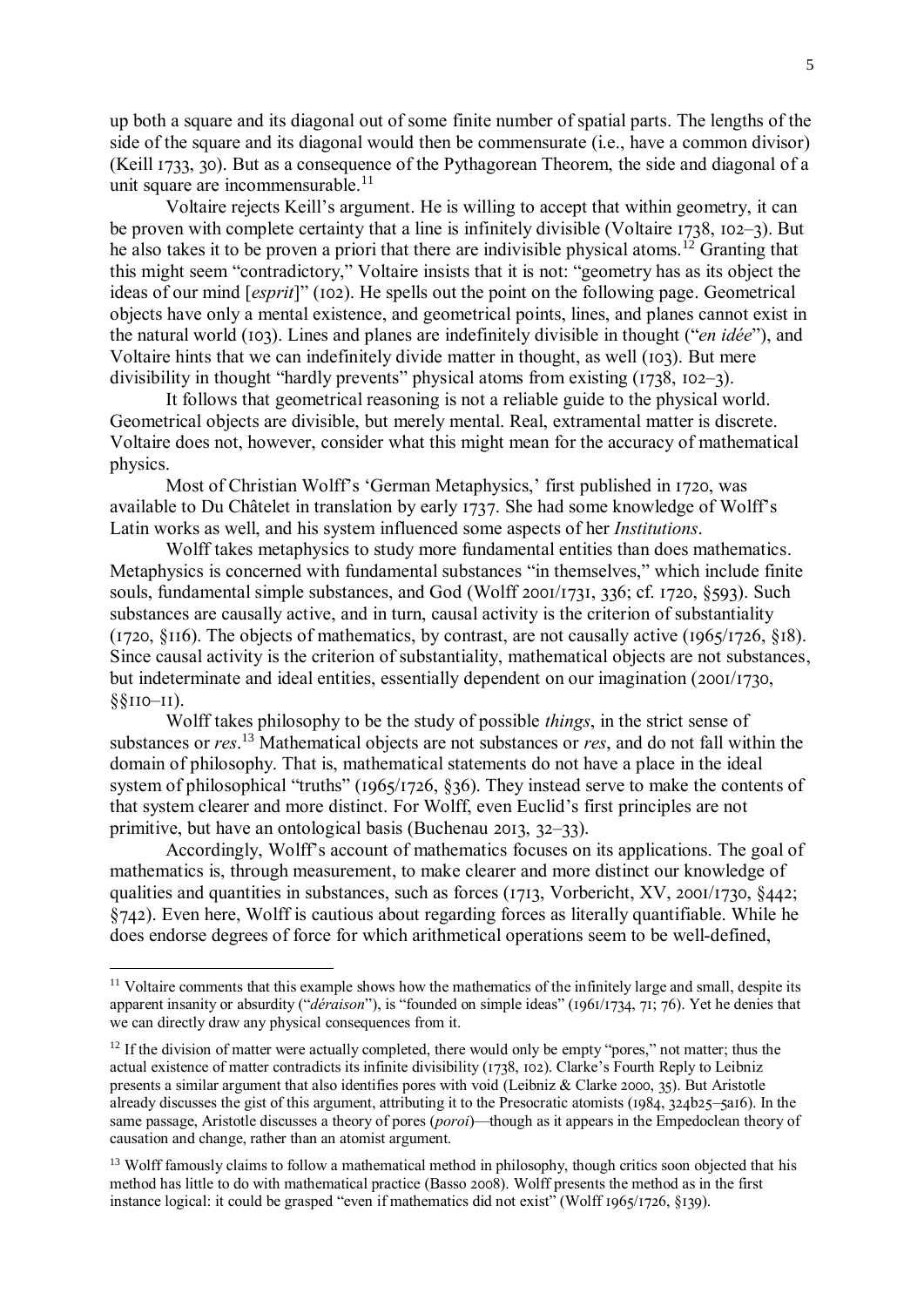these degrees are merely "imaginary" (2001/1730, §752–54; §747). His idea is that magnitudes for which operations such as addition are well-defined—often called extensive magnitudes must consist of homogeneous parts that can be added together. Forces have no such parts: they are merely intensive magnitudes.

For Wolff, then, we cannot infer from the properties of mathematical objects to the properties of things (1965/1726, §6; §17; 2001/1730, §110). Such inferences can only lead to contradictions, preventing progress in both physics and metaphysics (2001/1730, §110). For example, although Wolff accepts that geometrical objects are continuous, he holds that the world is made up of simple, discontinuous elements (1720, §76; §81).

In a 1731 essay on the differences between mathematical and metaphysical concepts, Wolff draws on this account in assessing Newton's *Principia* (Wolff 2001/1731, 286–348). As Katherine Dunlop (2013) has emphasized, Wolff dismisses Newtonian forces as "imaginary" (Wolff 2001/1731, 316). For Wolff, the core concepts and causal inferences of physics need to be grounded in metaphysics (1965/1726, §§94–95). But Newton is "no metaphysician" (2019, 1:209). The *Principia*'s propositions refer only to phenomena, and describe their regularities. They are merely mathematical (Dunlop 2013, 466). So they do not get at underlying causes, and cannot yield genuine explanations without metaphysical supplementation.<sup>14</sup>

## **3 Du Châtelet on the Metaphysics of Mathematical Objects**

I now turn to surveying a family of claims Du Châtelet makes in the *Institutions* about the metaphysical status of mathematical objects, which are non-fundamental and mind-dependent. I discuss the location of mathematical objects in her global metaphysics, her general account of magnitude, and her claims that mathematical objects are fictions and products of abstraction. While I cannot treat these topics in full detail, I hope to provide enough information to set up a later discussion of Du Châtelet's confidence in the role of mathematics in physics.

#### **3.1 Mathematical Objects and Metaphysical Idealism**

<u>.</u>

The metaphysical status of mathematical objects must be understood in terms of Du Châtelet's multi-level idealist metaphysics. She holds that the fundamental level of created reality consists of simple, active substances (1742, 141–46; 155–58). Some simple substances are souls (45; 128; 133–34; 149–50; 156–58). Souls represent the whole universe, although confusedly. Other simple substances do not seem to be endowed with representational capacities at all.

Simple substances lack spatiotemporal properties and are not directly perceived. But we can indirectly infer their existence and activity (138–41; 185–87). Matter is nonmereologically grounded in these simples. As we'll see in section 4.2, matter has no lowest level of mereological structure because it is indefinitely divisible.

Apparently, Du Châtelet is committed to genuine causal interaction and dependence among at least some fundamental created substances (147–48; Stan 2018). It seems that souls represent the whole universe partly in virtue of being causally affected. If the rest of the universe was different, their representational states would differ as well (151–52). Simple substances themselves, however, cannot depend just on other finite substances. Their existence can be shown to depend on God (142).

<sup>&</sup>lt;sup>14</sup> The Wolffian Samuel Formey, secretary of the Berlin Academy, took this position to extremes. He argued in a reply to Euler that quantity, as an essentially imaginary concept, cannot be applied to "real and existing" objects at all (1754/1747, 281). For Formey, then, attempts at mathematical physics, including Newton's, issue in "absurdity," "occult qualities," and contradictions (282; 285; 294). He rejects not only geometrical arguments for the indivisibility of body (284), but all quantitative conceptions of motion and force, taking these to be based on "*notions imaginaires & confuses*" (292).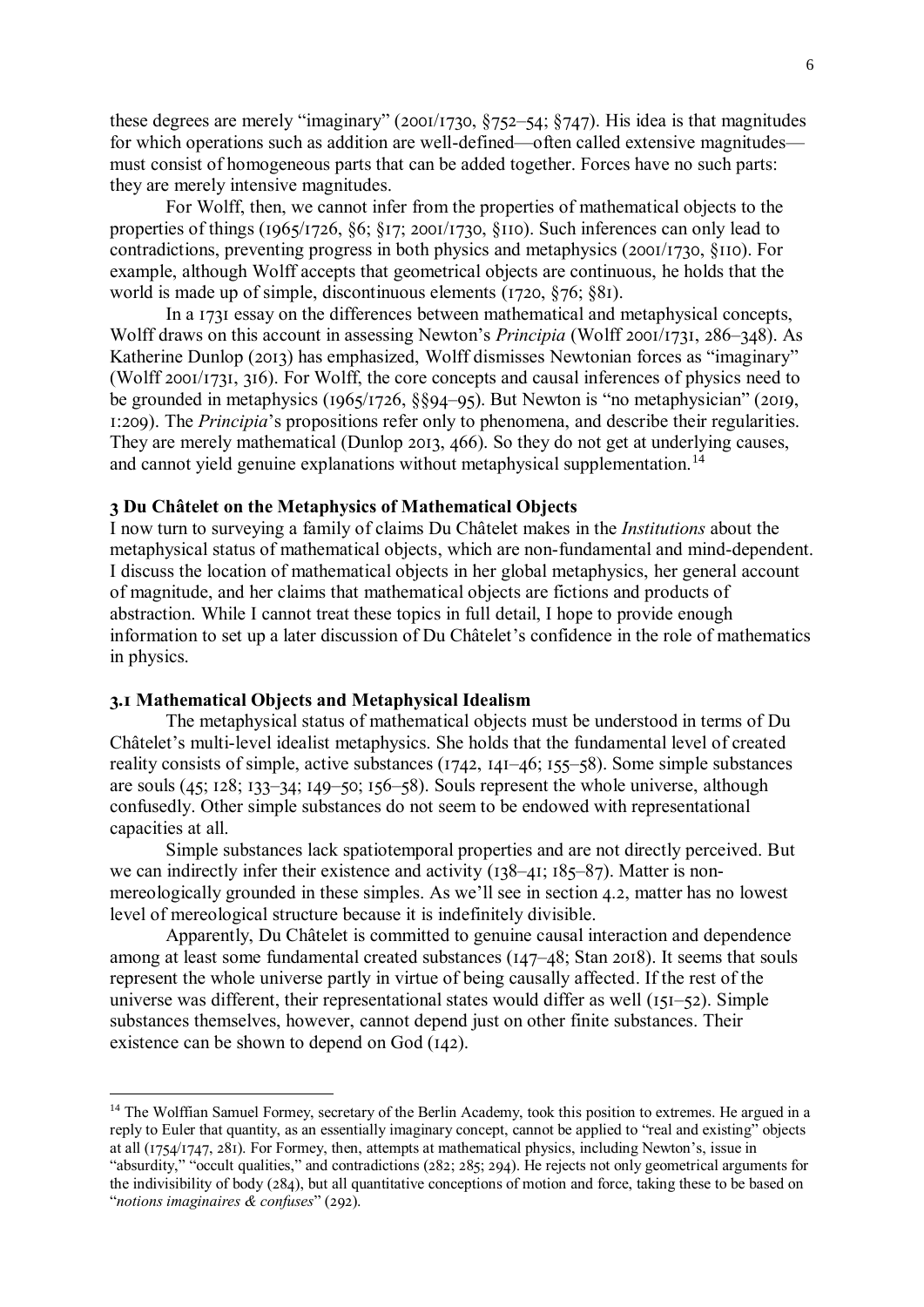Du Châtelet's views may be reminiscent of Leibniz's multi-level idealist metaphysics.<sup>15</sup> But there are important differences. Leibniz's simple substances or monads are all conceived as perceiving and hence as mind-like in at least a minimal sense (Leibniz 1875– 90, II:270; IV:479; VI:598). It is in virtue of expressing or representing the rest of the world from a unique point of view that simple substances are individuated  $(II.47)$ <sup>16</sup> Furthermore, Leibniz famously forbids efficient causation among created substances: monads have no windows (II:264; II:271; IV:509–10; VI:607–8). On these points, Du Châtelet diverges from Leibniz.

Like Leibniz, however, Du Châtelet does not take space and time to be fundamental, mind-independent entities. Instead, she regards them as mind-dependent (1742, 101–4; 120– 22). Material beings are essentially spatiotemporal, so their existence and properties are also mind-dependent (1742, 155–56; 176–82). Thus the properties of material things relevant for physics are at least partly mind-dependent: extension, motion, and force are "phenomena" (176). Such phenomena are not wholly mind-dependent, however, because they are also grounded in non-mind-like simples (143–44).

This brings us to mathematical objects, which Du Châtelet presents as still more minddependent than material things (Carson 2004, 170). This is a complex claim that will need to be unpacked.

We can begin with a contrast Du Châtelet draws between material things as "real and determined" and mathematical objects as ideal and indeterminate (1742, 112). An important application of this point I'll return to later is that only real things have determinate, actual parts. The number of parts in a geometrical object, by contrast, is "absolutely indeterminate": these parts are merely potential (190; cf. Leibniz 1875–90, II:282; IV:491). Their determinacy is one indication that material things are more real than mathematical objects, along with the fact that material things are endowed with force (163–64). These differences between material things and mathematical objects are presumably explained by their standing in different grounding relations to simple souls and non-mind-like simple substances.

The indeterminacy of mathematical objects also means they are not subject to a principle of the identity of indiscernibles that is based on qualitative properties. According to this principle, neither fundamental substances nor material things can be alike in all of their qualitative properties, such that they differ only numerically (30). The individuality of a part of geometrical extension, however, is grounded solely in its numerical distinctness, and this holds for other mathematical objects as well (103). Du Châtelet is not a strict Cartesian mechanist, and does not seek to reduce qualitative properties to mereological properties. Thus the qualitative indeterminacy of mathematical objects seems to be an additional claim, over and above the thesis that they have an indeterminate number of parts.

Du Châtelet concludes that no mathematical object can be identical to ("*la même chose que*") a real, material thing (1742, 112). A mathematical object, as indeterminate, must lack the determinate qualitative properties that make a material thing what it is, so it cannot have the same qualitative properties as a material thing. By the principle of the identity of indiscernibles, she argues, it cannot be identical to a material thing, since identity requires sharing all qualitative properties. Nevertheless, as we'll see in the following section, Du Châtelet apparently holds that magnitudes are *in* material things, even if these magnitudes are not identical to mathematical objects proper.

<sup>&</sup>lt;sup>15</sup> Leibniz also distinguishes between mereological and non-mereological grounds. Monads are not literally parts of bodies (Leibniz 1875–90, II:268–69; II:436). See further Rutherford (1990).

<sup>&</sup>lt;sup>16</sup> The 1740 edition of the *Institutions* suggests that souls (but not all simple substances) are individuated by their unique representational states, and cites Leibniz (§128). However, Du Châtelet deletes this discussion from the 1742 edition.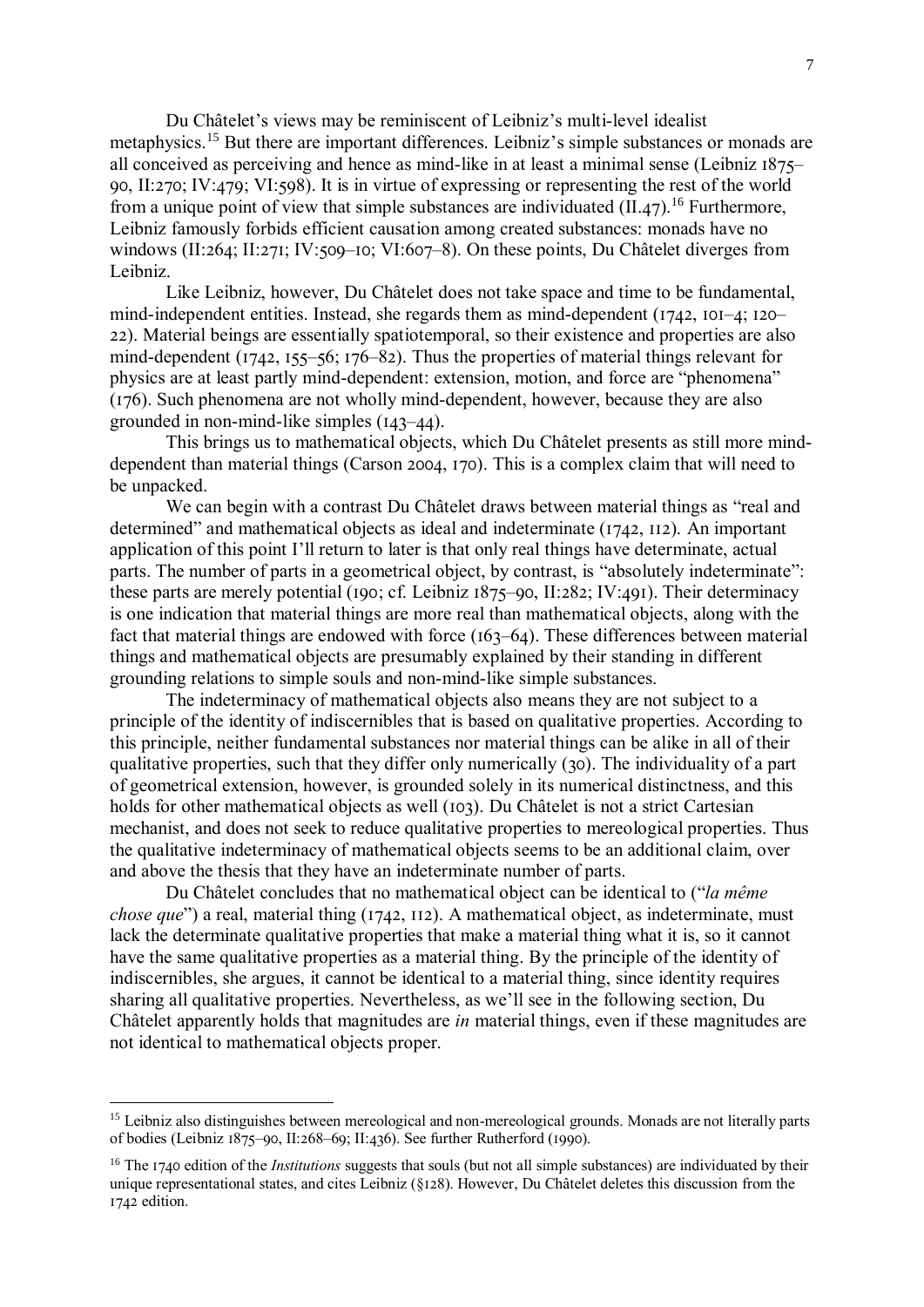# **3.2 The Metaphysics and Epistemology of Magnitude**

Considering some of Du Châtelet's remarks on magnitudes will shed light on the metaphysical status of mathematical objects. In brief, she describes magnitudes as *internal properties* of material things. Du Châtelet further distinguishes between magnitudes as such and the conditions under which we fully understand magnitudes and communicate differences between them. Paradigmatic objects of mathematics, such as numbers or geometrical lines, plausibly depend on the conditions for understanding magnitudes. Communicating about magnitudes, in turn, requires units, and often an element of convention.

An especially detailed discussion of magnitudes appears only in the longer manuscript version of Chapter 1 of the *Institutions*. These remarks are echoed in various parts of the published work, however, and are not canceled out in the manuscript, so they may have remained unpublished for reasons of space.

The manuscript defines magnitude (*grandeur*) as an "internal" property of a "thing" (*chose*) in virtue of which it can differ from other entities that are in other respects "similar" to it (Du Châtelet 1738–40, ff. 33*r*–33*v*).<sup>17</sup> The things in question are, paradigmatically, material bodies. For example, "particles of matter" have a volume, and this is a magnitude (f. 32*v*). Elsewhere, Du Châtelet refers to forces standing in proportion to one another. Thus forces are also magnitudes or quantities (1742, 83).

Quantitative equality is something above and beyond being qualitatively "similar" or "alike" (*semblable*) (Du Châtelet 1738–40, ff. 33*r*–33*v*; 1742, 103–4; cf. Aristotle 1984, 6a26– 35; 1021a). Given this distinction, two objects may differ in magnitude even if they are qualitatively alike, as in two similar triangles that are different sizes and hence not congruent. For two qualitatively identical things, a "real difference" in magnitude can metaphysically individuate those things (1738–40, f. 43*v*). 18

Magnitudes per se, then, exist in concrete, physical things. They serve to metaphysically individuate things from qualitatively similar things. So magnitudes do not have a merely mental existence. This is significant for assessing the metaphysical status of mathematical objects.

Having answered the metaphysical question of what magnitudes are, the manuscript turns to further questions about how we can fully understand magnitudes and communicate about them. First, regarding understanding: even though magnitude is an internal property of things, "it can only be understood [*comprise*] through the comparison our senses make of one object to another" (f. 33*r*). For two magnitudes to be compared, they must have some degree of qualitative similarity (f. 33*v*). The volumes of two particles can be compared, for example, because each particle is extended in three dimensions.

Even if magnitudes are internal properties of things, then, they can only be fully understood through comparison with other objects. For example, a token length is an internal property of a thing that does not metaphysically depend on acts of comparison. When we wish to understand the *size* of this length, for example, we must compare it with a class of lengths. This class defines a type of magnitude. (In Du Châtelet's French there is just one word, *grandeur*, for both magnitude and size, but she nevertheless seems to be drawing a distinction here.) While the epistemological details are not spelled out, the reference to understanding

<u>.</u>

<sup>&</sup>lt;sup>17</sup> By an *internal* property, in turn, I take Du Châtelet to mean one that reliably appears intrinsic to a thing. Because of Du Châtelet's idealist commitments, there is an important sense in which magnitudes are *not* intrinsic properties of material things. Material magnitudes are partly mind-dependent, and so can't be instantiated in worlds without minds. But for practical purposes, one can abstract from the dependent status of material beings and draw a contrast between the intrinsic and the relational at the level of what Du Châtelet calls *substantial phenomena*.

<sup>&</sup>lt;sup>18</sup> Wolff also emphasizes that qualitatively similar things can differ in quantity (1720,  $\&20-22$ , 2001/1731,  $\&196$ ). He denies, however, that things can be *individuated* by difference in quantity (1720, §20; 1973/1710, 118). It is debatable whether this is a merely epistemic point, or also concerns metaphysical individuation.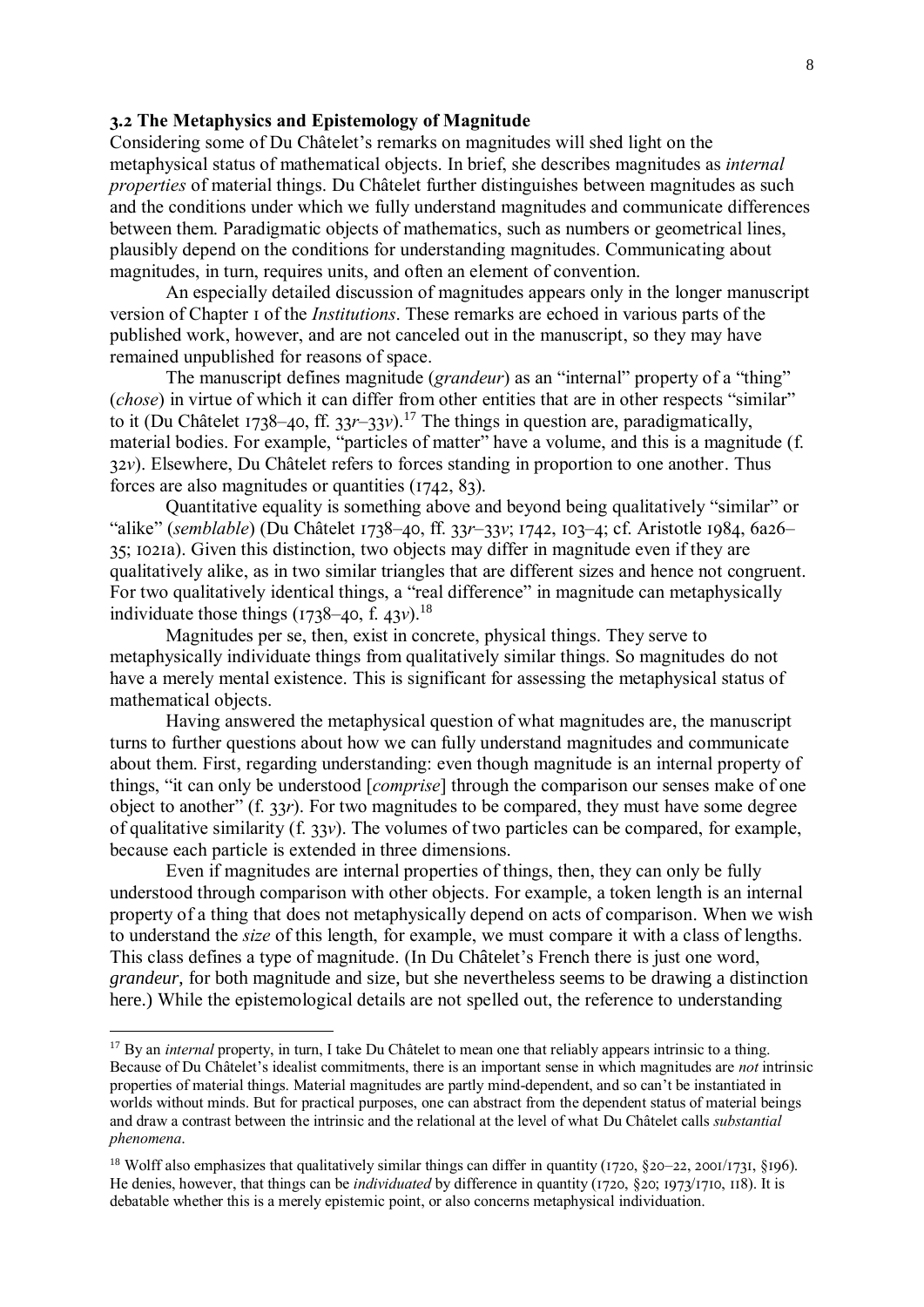implies that cognitive faculties are constitutively involved in grasping size. By contrast, a token magnitude seems to be an object of mere perception.

Du Châtelet does not claim that understanding a size requires apprehending it in terms of units. This tracks the Euclidean conception of unit-free comparison between magnitudes, which can afford a grasp of ratios. However, units of measure do play a role in Du Châtelet's account. Here we can turn to the condition she lays out for communicating a magnitude to someone. To do this, "it is required to tell him the relation [*raport*] it has [to] a measure that is known [*connuëe*] to him" (f.33*v*).<sup>19</sup>

Our choice of unit may turn out trivially conventional or up to us. Du Châtelet mentions various more or less arbitrary units of time, for example. However, magnitudes themselves, as internal features of things, are not conventional. This partly explains why some *ways* of measuring time are objectively better than others. A well-made pendulum clock, for example, is more accurate than a sundial (1742, 132–3).

This account of measurement differs from a traditional Euclidean theory. For Euclid, measurement was defined in terms of the composition of rational magnitudes out of *aliquot* parts that are multiples of the whole that they compose.<sup>20</sup> The magnitudes of the parts can then be used to measure the magnitude of the whole directly. Euclid calls magnitudes that permit this type of measurement homogeneous, or "of the same kind" (Euclid 1908 II.114).

This Euclidean conception of measurement appears in many early modern mathematics texts (e.g. Arnauld 1683, 5). And it seems to inform Wolff's approach to mathematics. While Wolff denies that forces are literally made up of homogeneous parts, for example, he thinks they must be treated *as* composed of such parts, even if these are strictly speaking imaginary. Plausibly, Wolff is trying to get forces to satisfy Euclid's criteria for measurement. It is not so clear how Wolff can account for the soundness of mathematical reasoning relating heterogeneous quantities, as in algebra.

Du Châtelet, meanwhile, endorses the (early) modern conception of algebra as the science of magnitude in general. Although the *Institutions* officially uses geometrical rather than algebraic methods for pedagogical purposes, she is willing to use algebraic definitions, and also stresses the power of algebraic geometry, where unknowns are computed from given quantities  $(I_4)$ .<sup>21</sup>

In turn, Du Châtelet claims that her conception of magnitude is especially apt for algebra (1738–40, f.33*v*). Algebra presumably works at the level of *sizes* and magnitude-types that arise from comparison, and only indirectly applies to token concrete magnitudes. As Descartes, Leibniz, Wallis, and others argued, algebra relates magnitudes of many kinds,

<sup>&</sup>lt;sup>19</sup> Compare Wolff: "If I am supposed to tell someone how large something is, I must tell him what relation it has to a certain measure that he is familiar with" (1720, §20; 1713, I, 38). Wolff concludes from this that magnitude cannot be grasped by the understanding, but must be sensibly "given" (*gegeben*) (§20; cf. Sutherland 2005, 147). Du Châtelet does not explicitly draw this epistemological consequence.

<sup>20</sup> This is the sense of 'part' (*méros*) at issue in Definition 1 of Book V of Euclid's *Elements*: "A magnitude is a part of a magnitude, the less of the greater, when it measures the greater" (Euclid 1908, II.113). In turn, Definition 4, the so-called Axiom of Archimedes, stipulates that magnitudes in ratio to one another must be "capable, when multiplied, of exceeding one another" (II.114; White 1992, 148–154). Thus, infinitely small or large magnitudes are incommensurable with finite ones. In Commandino's widely used edition of the *Elements* (1572) this was presented not just as a definition of magnitudes in ratio, but as a genuine axiom, ranging necessarily over *all* magnitudes whatsoever (De Risi 2016, 626). The point was contested even before the development of calculus, however. Cavalieri and Torricelli, among others, treated infinite collections of indivisibles as summing to finite magnitudes, thus violating the Axiom of Archimedes (608).

 $21$  For example, she defines the "measure" of dead force algebraically, as the product of mass and initial velocity, rather than in terms of parts of a homogeneous magnitude (1742, 438–39).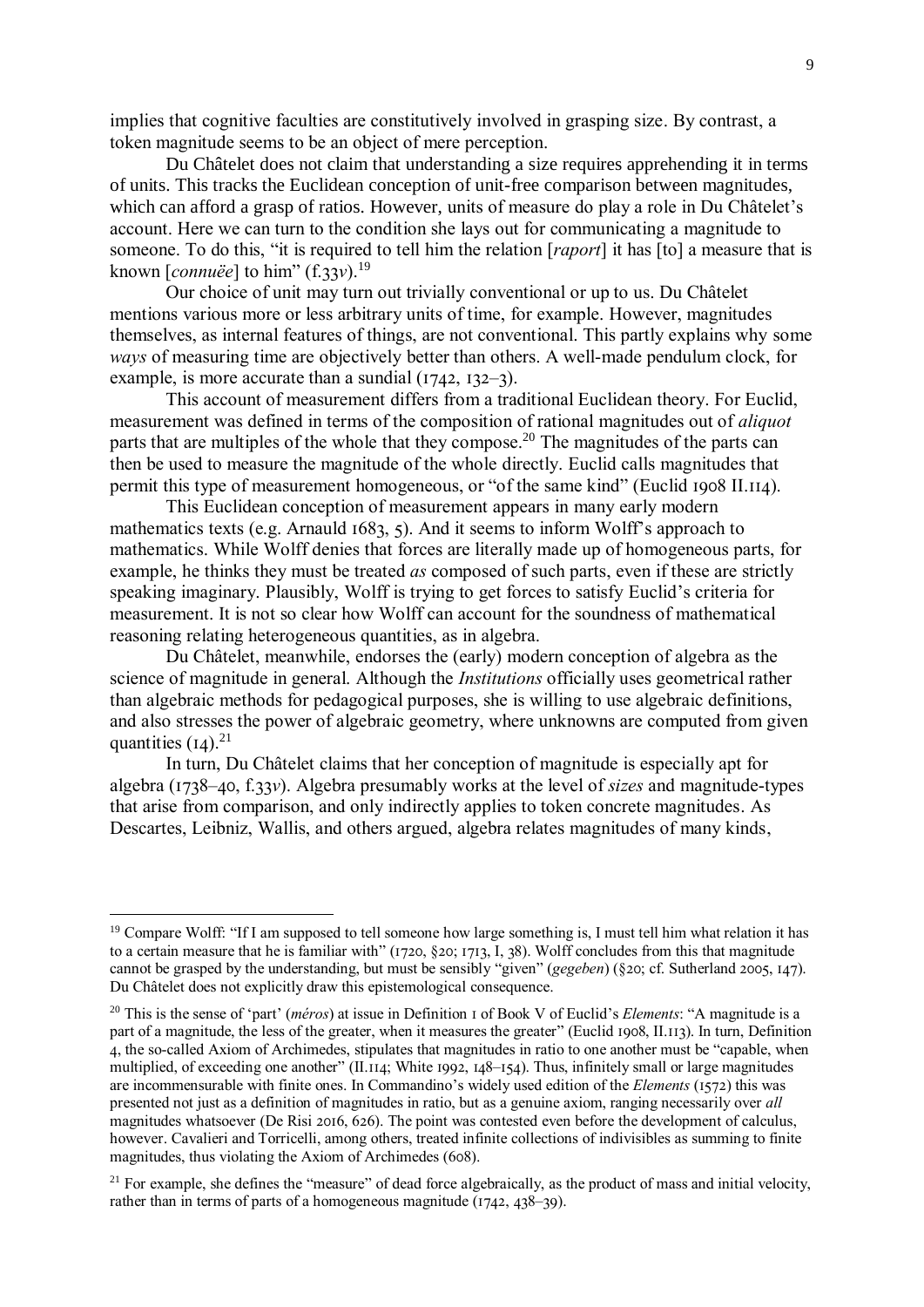whether continuous or discrete.<sup>22</sup> It is unclear, meanwhile, how Wolff would account for sound algebraic reasoning that relates heterogeneous quantities.

In discussing basic arithmetic, however, Du Châtelet hews closer to the traditional Euclidean account. In discussing the integers, she takes ultimate "units," that is, the number 1, to be "combined" in order to form larger numbers (1742, 70). Numbers can thus be regarded as composed of units, and as homogeneous with those units (cf. Aristotle 1984, 1057a3–4). It is "hardly necessary" that numerical units actually get composed into a given number (1742, 70). Numbers are partly mind-dependent, and some large numbers will never be reached by finite minds like ours. Yet Du Châtelet attributes a kind of necessity to arithmetical units themselves, comparing them to the simple positive properties that make up the essences of possible things (70). Obscure as this comparison may be, it indicates that at least in the case of arithmetic, we do not have a choice of the unit of measure.

Numbers strictly speaking, however, are not internal properties of things, like the magnitudes discussed in the manuscript. Numbers are partly dependent on "things numbered," but their existence also depends on an active "power to form" mathematical objects through abstraction (1742, 112–13; 110). As discussed further in sections 3.3 and 3.4, mathematical objects such as numbers are presented as ideal, abstract, and fictional. While matter and its properties are partly mind-dependent, they are not described as ideal, abstract, or fictional. So in the end, the ontological status of the integers seems comparable to that of algebraic quantities.

These points may help understand Du Châtelet's claims that extension, number, and other mathematical objects are products of mental abstraction, and therefore fictions. Not just mathematics but "all the sciences" are "full of…fictions" and crucially rely on them, even if mathematics is most of all dependent on fictions (1742, 111–12). One reason for this is the prevalence of mathematical representations in science. Before turning to her account of fictions as such, I briefly discuss the faculty of abstraction, which Du Châtelet thinks makes fictions possible.

## **3.3 The Power of Abstraction**

1

Du Châtelet would have been aware of a wide range of theories of abstraction—from the Port-Royal *Logic*, Locke, Wolff, and others—but she does not commit to any one of these in detail.<sup>23</sup> Instead, she focuses on the applications of this mental faculty. Some basic features of her account emerge in the following passage.

This power that our mind has of forming by abstraction imaginary Beings that contain just the determinations we want to examine—and of excluding from these Beings all the other determinations, by means of which they could be conceived in another way—is of great use in meditation, for the imagination then rescues the understanding, and helps it to contemplate its idea. (Du Châtelet 1742, 111; cf. 182–83; 343–45; 352–53)

Abstraction, then, is characterized as an active or creative power of our faculty of imagination. This already distinguishes Du Châtelet's account from a purely negative conception on which abstraction merely strips away irrelevant properties from objects. For Du Châtelet, abstraction does, negatively, ignore select features of things, notably "internal" qualitative "determinations" (1742, 113). But it also, positively, creates new intentional objects.

<sup>&</sup>lt;sup>22</sup> See e.g. Leibniz (1863, IV:451–2; V:178–9) and the discussions in Hill (1996) and De Risi (2021, 15–17).

<sup>&</sup>lt;sup>23</sup> The Port-Royaliens define abstraction in terms of analysis into parts or aspects (Arnauld and Nicole 1996, 37). Du Châtelet does not define abstraction this way. Locke and Wolff introduce abstraction to give a nominalist account of how we acquire general ideas (Locke 1975, 2.11.9; Wolff 1713, I, 26). Du Châtelet does not explicitly share this aim, or their nominalism. Abstractionism about Lockean general ideas need not go together with abstractionism concerning mathematical objects. Kant and the Frege of the *Grundlagen*, for example, retain an abstractionist account of concepts such as  $\langle tree \rangle$  or  $\langle cat \rangle$ , but deny that it applies to mathematical objects. Conversely, one could endorse mathematical abstractionism without applying the theory to other general ideas.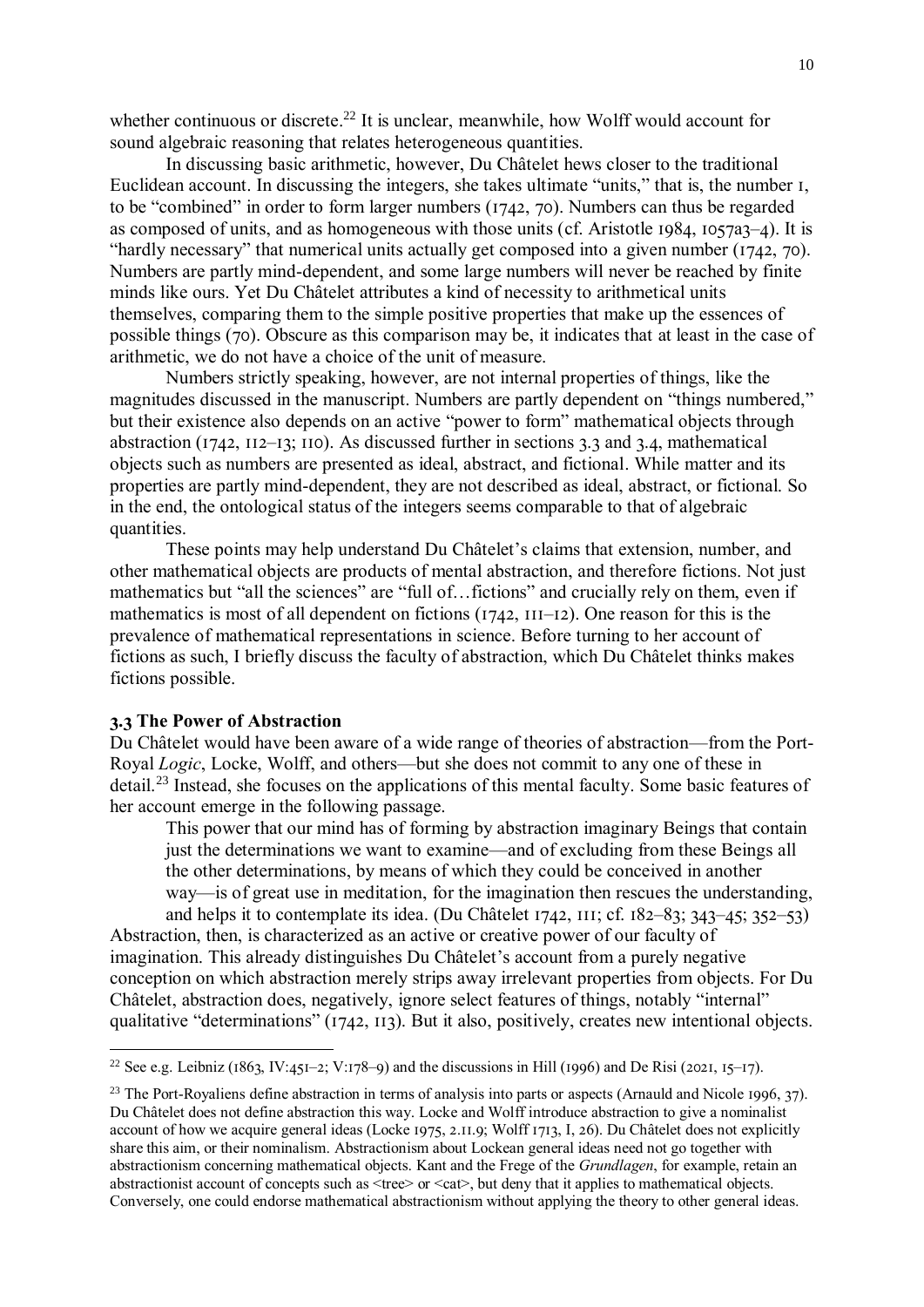As we've already seen, the intentional objects of mathematics are indeterminate, with only potential parts, whereas physical objects have fully determinate, actual parts. Hence mathematical objects are designated abstract entities ("*les Abstraits*"), and contrasted with spatiotemporal, concrete entities ("*les Concrets*") (111).

For Du Châtelet, then, abstracta are partly dependent on acts of abstraction. But they are also grounded in material things. An abstract entity "cannot subsist without a concrete entity [*ne peut subsister sans un Concret*]" (112). That is, every actual abstract entity *y* counterfactually depends on some concrete entity or entities *x*: if *x* does not exist, then necessarily, *y* does not exist.

While the passage quoted above links acts of abstraction to the faculty of imagination, it also emphasizes that the imagination assists the *understanding* in contemplating its proper ideas or concepts. In fact, some "geometrical truths" defy our mere imagination, understood as a capacity to "represent our ideas by way of sensible images" (1742, 158). By contrast, algebra "speaks only to the understanding," as its objects cannot be represented in images (3; cf. 158). Cases such as the employment of algebraic techniques in geometry and calculus highlight how the imagination on its own is insufficient for mathematics (159). Moreover, since Du Châtelet's account of mathematics is set in a broader rationalist framework, it presupposes a priori rational principles that are not themselves produced by abstraction, as they would be for empiricists.

Du Châtelet does not make very explicit what role these principles play in the origins of our mathematical concepts. Nevertheless, this rationalist background illuminates the above passage's claim that we can abstract whatever "we want to examine." Elsewhere, Du Châtelet writes that "to make a number [*pour faire un nombre*], one combines some units, of which the combination is not at all necessary, but only possible" (1742, 70). These passages need not be read as implying that mathematical truths themselves are in the voluntary control of agents. There can be constraints on the way a process of mathematical abstraction proceeds, and on the objects it yields, even if token acts of abstraction are performed by an agent.

The context of the passage, which is a genealogy of our ideas of space, provides further evidence on this point (Du Châtelet 1742, 101–10). Throughout this discussion, Du Châtelet uses expressions of *constraint*. Extension "must" (*doit*) be conceived as uniform and homogeneous (103); space "must" seem empty to us (107); we "must represent" space to ourselves as immutable (108), and so on. Sources of these constraints may include the content of the understanding's ideas or concepts, the aims or goals for which these concepts are employed, and psychological facts about our abilities to mentally represent space and its objects. A drawn geometrical diagram can be seen as constrained in one sense by concepts such as <circle>, but also by our goals in using these concepts and by our representational capacities.

The example of absolute space, however, raises a question about the ontological status of abstract entities. Not only does nothing correspond to our abstracted idea of absolute space, but "*nothing* similar [*semblable*] to this idea *could* exist" (Du Châtelet 1742, 110; emphasis added). This is an idea of an impossible object.

The question is then: are all abstract objects impossible objects, on Du Châtelet's view? Not at all. While material absolute space is on her view incoherent, geometrical extension is properly founded in actual physical things that ground or "constitute" it (1742, 112). Numbers, likewise, are partly grounded in the actual concrete things that they number  $(113).$ 

As we've seen, not only mathematics but "all the sciences" are full of "abstractions" or fictional entities, on her view (111). Here 'abstractions' include positive products of our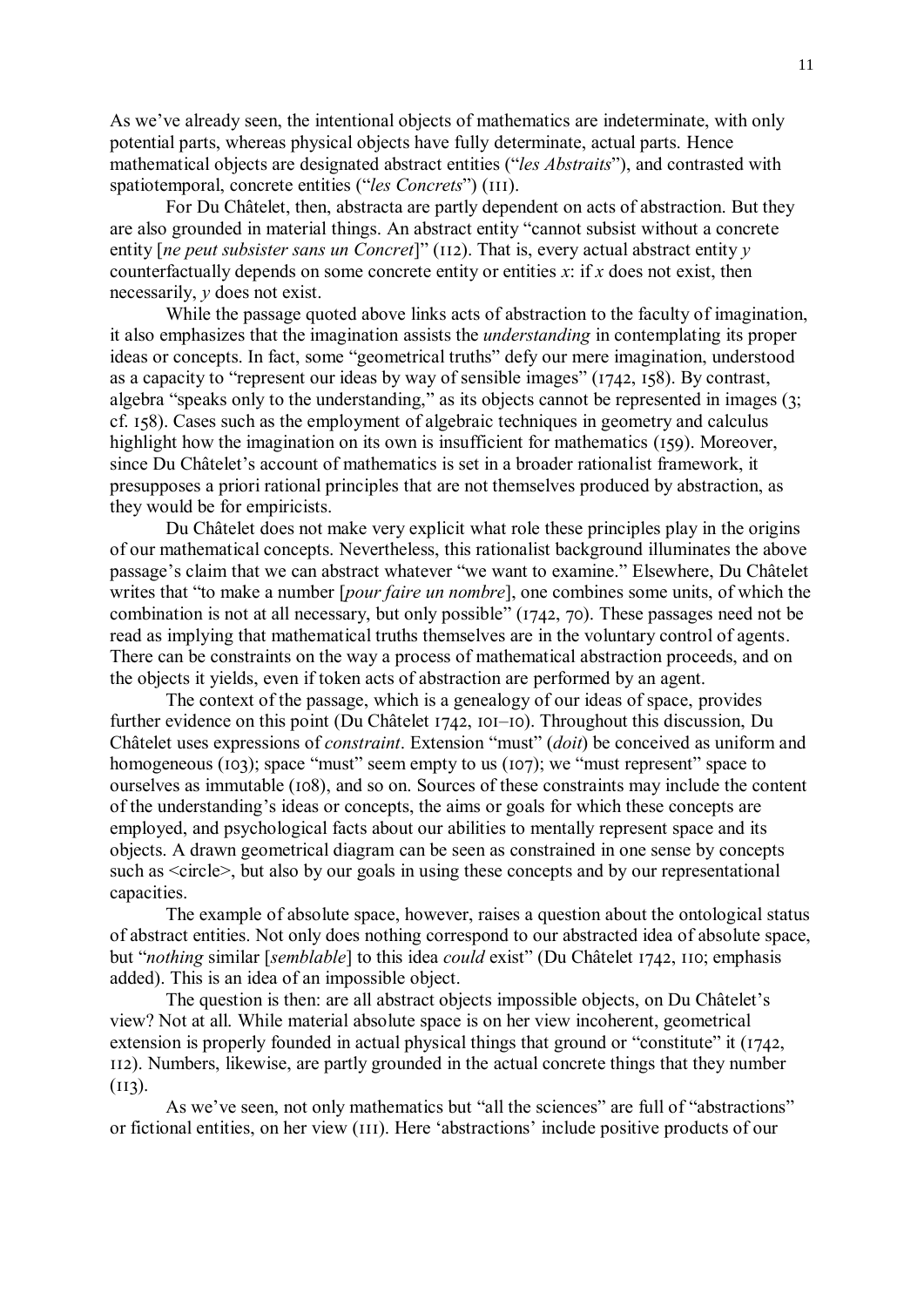mental activities that more recent philosophers of science often call *idealizations*. <sup>24</sup> As discussed further in section 4.1, Du Châtelet's understanding of the positive role of abstraction appeals to practices in physical science (notably in the work of Galileo and Newton). The success of abstraction in physics can allay worries that abstraction is up to the whims of individuals.

Du Châtelet's views on the modal status of abstract objects are further developed through a surprising distinction between real or actual abstract entities and those that are merely possible or conceivable. For numbers to be "real and existent," they must be grounded in concrete, countable things (Du Châtelet 1742, 113). Even if no such grounding relation obtained, however, it would still be coherent to speak of "possible numbers," apparently grounded in the divine intellect (113).

Such merely possible mathematical objects would be less dependent on our minds than actual mathematical objects. Appeal to possible mathematical objects also suggests a way around a common objection to mathematical abstractionism, namely that there are far more mathematical objects than can be produced by finite minds and their activities of abstraction. Moreover, it allows Du Châtelet to do justice to the intuition that mathematical truths are necessary. Necessary truths hold for any possible mathematical objects, and do not depend on actualization.

Invoking possible mathematical objects does raise problems of its own. Some deny that the distinction between possibility and actuality applies for mathematical objects, and Du Châtelet does not make it explicit why she thinks such a distinction does hold. One could also ask how there can be knowledge of merely possible mathematical objects. Du Châtelet compares mathematical objects to the essences of possible things (1742, 70–71). In both cases, our knowledge relies in part on intellectual insight into possibilia, as something like *ante rem*  universals grounded in the divine intellect (63–64). This insight is fairly mysterious. But Du Châtelet is committed to insight into essences anyway, independent of her stance on merely possible mathematical objects. So there need not be any special epistemological problem raised by her endorsement of merely possible mathematical objects.

### **3.4 Abstraction and Fictions**

1

Du Châtelet, as we've seen, describes the products of abstraction as "fictions" (1742, 111). Fictionalism is now a much-discussed position in the philosophy of mathematics. Recent articulations of fictionalism often rely on an analogy to literary fictions such as novels. Nor is this analogy new. Du Châtelet would likely have known, for example, Jean-Pierre Crousaz's 1714 comparison of Newtonian physics to a mere novel (*roman*) (Crousaz 1714, 112–14; Shank  $2008$ ,  $110 - 12$ ).<sup>25</sup> Du Châtelet herself considers the "fabulous world" depicted in "fairy tales" an instructive contrast with properly grounded scientific explanation (1742, 26). Novels also provide her with examples of merely logically possible worlds (46).

But we cannot presume that Du Châtelet relies on an analogy between mathematical fictions and literary works, and we'll see that there are important differences between literary creation and mathematical abstraction. In an early modern context, the French term '*fiction*' often had broad, non-literary connotations of creation, fashioning, or establishment by convention (Rey et al. 2011, s.v. "*fiction*"). And as a Scholastic term of art, *ficta* were mind-

<sup>&</sup>lt;sup>24</sup> In the recent literature, idealizations standardly "characterize ideal cases that do not, perhaps cannot, occur in nature" (Elgin 2004, 118). However, the verb *idéaliser* and its derivatives did not enter French until the end of the eighteenth century (Rey et al. 2011, s.v. "*idéal*").

<sup>&</sup>lt;sup>25</sup> Crousaz also objected to Leibnizianism, and initiated a correspondence on this point with Du Châtelet in 1741 (Du Châtelet 2018, II.43–47). Du Châtelet commented to Maupertuis two months later that "*les* Institutions *m'ont encore attiré une drôle d'adversaire, c'est Crousaz*" (II.54), and sent a cutting reply to Crousaz the next day (II.56).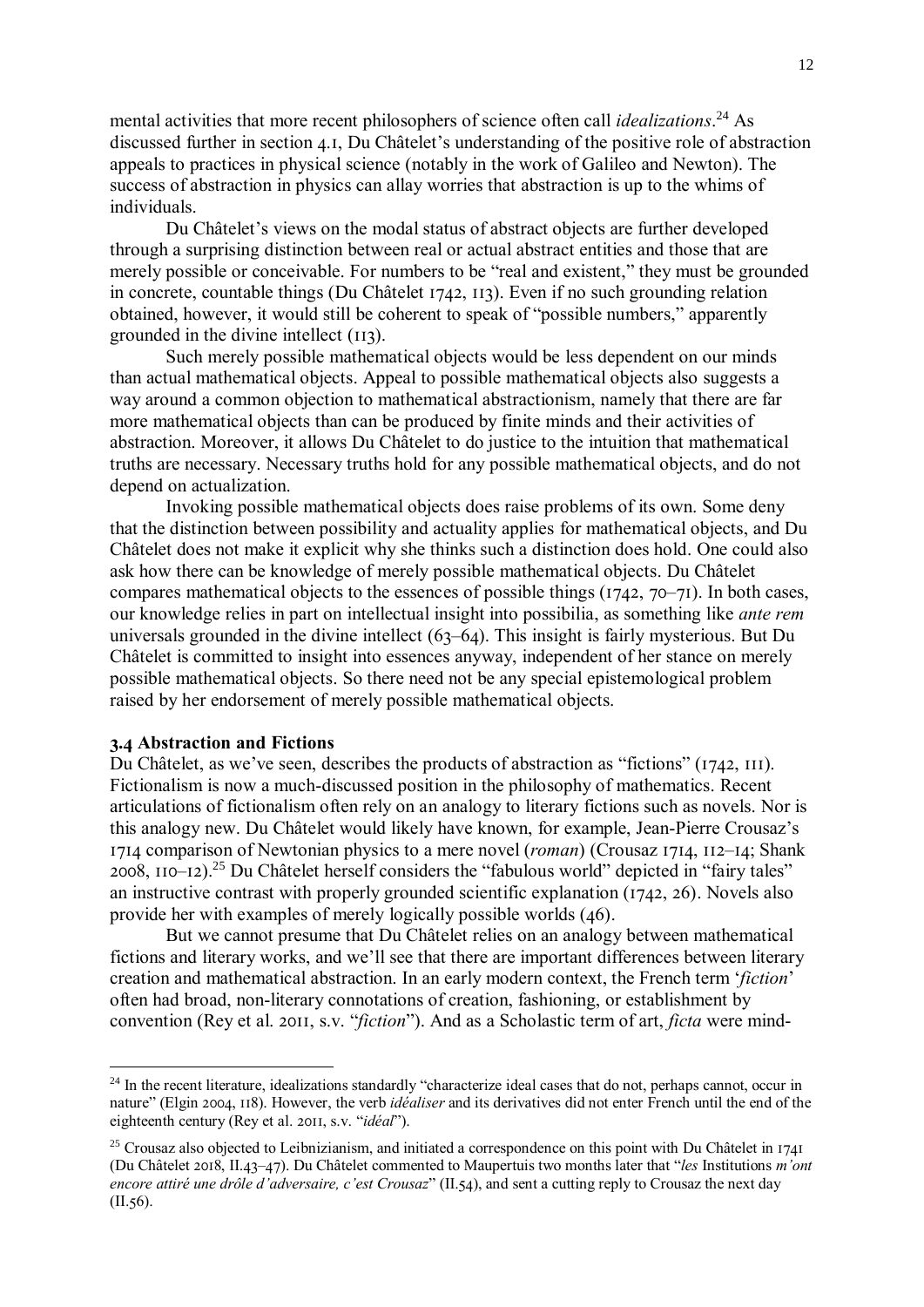dependent concepts or objects of thought, introduced to solve a general epistemological problem.<sup>26</sup>

An earlier historical reference point is Aristotelian abstractionism about mathematical objects. Aristotle often emphasizes *eliminating* or subtracting features from an object (Aristotle 1984, 1061a28–b2). What remains after this process has a non-arbitrary basis in the object. The nature of the soul places further constraints on the process of abstraction, such that abstraction yields the same, publicly accessible results for different individual thinkers. As for existence, Aristotle states that mathematical objects can be said "without qualification" to "exist …with the character ascribed to them by mathematicians" (Aristotle 1984, 1077b33–  $34)$ <sup>27</sup>

In turn, Leibniz came to hold that some mathematical objects, namely infinitely small and large magnitudes, are mere "fictions of the mind" (Leibniz 1875–90, II:305; V:157–58).<sup>28</sup> He connects them to acts of mental abstraction (Leibniz 1863, VI:234–54). Unlike truths of arithmetic and classical geometry, which for Leibniz hold true at every possible world in virtue of the divine intellect, such fictions exist only at worlds where there are finite minds of a certain kind (Leibniz 1875–90, II:262–65; Jauernig 2010, 175–76). Yet infinitesimals are of great use in discovering truths, even though claims about them are strictly speaking false (Rabouin & Arthur 2020, 406–7). Their usefulness is not up to us but stems from general features of our cognitive faculties.

I take Du Châtelet, like these predecessors, to reject at least three possible implications of conflating fictions in general with literary or artistic fictions. One implication is that mathematical claims are more or less arbitrarily dreamed up by mathematicians. This is how Du Châtelet describes novels. A novelist plays with possibilities in a way that lacks constraint from the actual world  $(1742, 45-46)$ .

A second implication she rejects is that, because mathematical objects do not exist, mathematical claims are essentially falsehoods (Field 1989, 2; Elgin 2004, 123). In her view, a fiction is not a thing (*chose*) or substance. Nevertheless, it can count as a "being" (*être*), so long as it has a logically consistent essence (1742, 61). So, unlike in contemporary fictionalism, fictional beings exist and claims about them can be true.

Third, whereas she holds that some works of literature are like dreams, in that both "furnish us with the idea of a fabulous world" that is private and depends on our individual psychological constitution, she does *not* consider mathematical fictions in the same class as dreams (1742, 25). Mathematical objects, unlike dreams, are public and shared.

Amie Thomasson (1999, 2007) has advanced a more neutral analytical framework for thinking about fictions. Literary fictions, she suggests, are one species in a genus of abstract artifacts, which also include legal systems and scientific theories (xii; 147–53). Such artifacts are "jointly dependent" on physical things and on human mental states (150). Literary works illustrate some features of abstract artifacts, but they are not the paradigm for all abstract artifacts. If mathematical fictions fall under the genus of abstract artifacts, they need not share the specific features of novels or fables.

<sup>&</sup>lt;sup>26</sup> For the early Ockham, *ficta* exist in the mind, but lack the reality of the soul's powers or dispositions: they have intentional existence. Ockham went on to eliminate *ficta* from his epistemology. Pasnau (1997, 82) argues that Ockham found a more parsimonious alternative to *ficta*, but never had "doubts about the concept of fictive existence" itself.

<sup>&</sup>lt;sup>27</sup> Nonetheless, the *manner* in which mathematical objects exist is "special" and qualified (1984, 1077b16). Substances exist in an unqualified way. So Aristotle's mathematical objects are not substances: they are *in* substances. Interpreters disagree on further details (Hasper 2021).

<sup>&</sup>lt;sup>28</sup> A letter from Leibniz to Varignon—published in 1702 and perhaps known to Du Châtelet—sketches this position, though Leibniz is cautious about labelling infinitesimals as fictions (Leibniz 1863, IV:91–95; Reichenberger 2016, 152n54). Further details were not publicly available, and remain controversial (Jesseph 2015; Rabouin and Arthur 2020).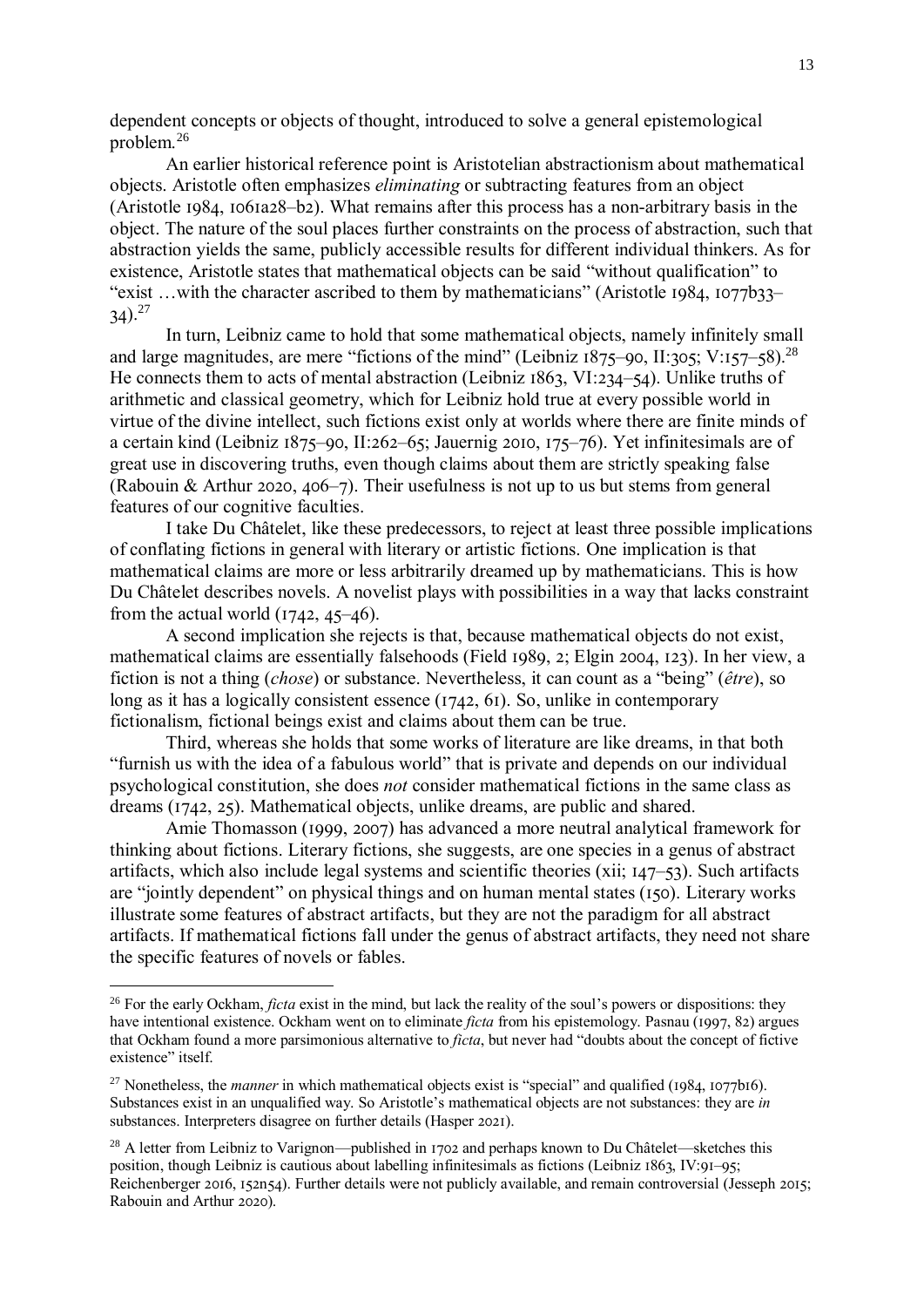Many concrete artifacts are end-directed in a way that distinguishes them from works of literature. To be fit for purpose, such artifacts must have specific and non-arbitrary features (Thomasson 2007). Thomasson's conception of an abstract artifact permits us to view mathematical fictions along similar lines, in contrast with literary fictions. Furthermore, Thomasson thinks we should "postulate" literary fictional objects (111–14; 147). That is, we should take them to exist, albeit in a dependent and non-fundamental way. Finally, abstract artifacts such as legal systems or scientific theories are patently public and shared, unlike dreams.

Thomasson's framework is apt insofar as Du Châtelet develops her account of mathematical fictions through analogies with general grammar, rather than artistic or literary creation. The *Institutions* notably never uses the word 'fiction' to directly describe works of literature. It is mainly used for mathematical and grammatical entities, though also, with a more negative valence, for speculative scientific hypotheses (1742, 79; 93). While cautioning against speculative hypotheses, she stresses that they are advanced in order to rationally explain observed facts, are sometimes historically inevitable (as in Descartes), and do not turn philosophy into "a heap of fables" (88; 79; 93). So here too, fictions in general are not equated with literary fictions.

"Substances by fiction" supply Du Châtelet with an example of fictions in a grammatical context (1742, 76). These are substantive terms that may not refer to anything substantial. For example, the substantive 'whiteness' refers to a mere accident: "whiteness can never be a true substance" (76). Arguably, whiteness could not be an accident of any fundamental, simple substance. It is only ever an accident of bodies, which are mere substantial phenomena. Bodies are apparent rather than genuine and primary substances (181).

Frequently, grammatical fictions are not even approximately true of the material world. I will argue in section 4 that in this respect many mathematical fictions have epistemic advantages over grammatical fictions. But even grammatical fictions have a universality and (quasi-)objectivity that distinguishes them from literary fictions.<sup>29</sup> Grammatical facts, though in some sense products of human activity, are not arbitrary or false. For while the distinctive features of individual languages are contingent, all languages are founded in an implicit, humanly universal "natural logic" (*logique naturelle*) (Du Châtelet n.d., f. 133*r*).<sup>30</sup>

Falsehood results not from grammatical fictions as such, but from confusing grammar with a metaphysical account of real things. Thus she cautions against taking (for example) grammatical substantive terms to reliably pick out "true substances of nature" (76). In the background is her view that "error" is the result of mistaken judgments, rather than stemming from any particular type of singular representation, including false representation (1742, 112; 124; 206). A similar point appears in the Port-Royal *Logic*, where error is said to arise "only from judging badly" (Arnauld and Nicole 1996, 59).<sup>31</sup>

<u>.</u>

<sup>29</sup> Du Châtelet wrote, but never published, a *Grammaire Raisonée*. The known surviving chapters discuss substantive terms in detail, stating that the grammar of substantives is based on a generalization from the metaphysics of substance (Du Châtelet n.d., ff. 133v–135*v*; 138*r*; 145*r*).

<sup>30</sup> Similarly, when the Port-Royal *Grammaire* turns from linguistic signs themselves to their signification, it asserts that understanding the latter requires an account of "what occurs in our minds" (Arnauld and Lancelot 1975, 65–68). These mental operations include conceiving concepts and objects of perception, judging propositions, and reasoning through syllogisms, which are all discussed in the Port-Royal *Logic*. Humanly universal logical principles, then, underlie all languages *qua* "signifying…thoughts" (41). We find similar assumptions in Maupertuis's ([1740]) essay on the origin of language, which treats mental capacities expressed in all language, rather than the features of any specific language. For general discussion of early modern general grammar as irreducible to either formal logic or empirical linguistics, see Foucault (1966, 92–136).

<sup>&</sup>lt;sup>31</sup> Descartes makes the still stronger claim that ideas "cannot strictly speaking be false" (1984, 26). Leibniz, for his part, stresses that an "*abstraction n'est pas une erreur*," including in mathematics, so long as one "knows"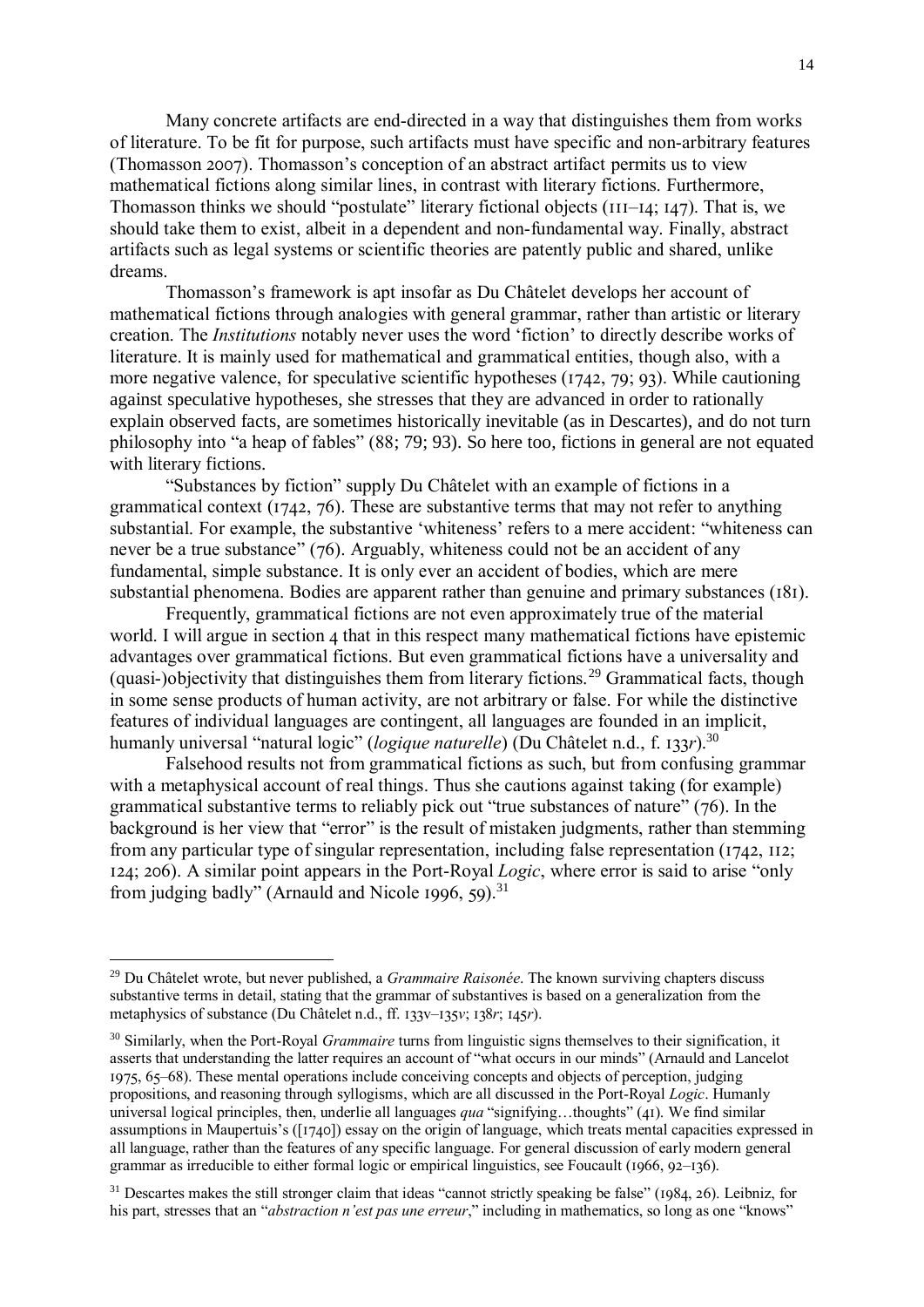Du Châtelet's discussion of grammar and fiction also plausibly draws on the Port-Royal *Grammar*, which treats at length the case of substantive terms such as 'whiteness.' For the Port-Royaliens, substantive terms originate from the need to refer to real substances. In standard Cartesian fashion, they contrast these substances with attributes and modes. Many substantive terms, such as 'soul,' do refer to substances in this way. But the usage of such terms goes "beyond" this (Arnauld and Lancelot 1975, 69–70):

Since substance is that which exists by itself, people came to call all those words which exist by themselves in discourse without requiring another noun *substantive* nouns, even though they in fact signified accidents.

Grammatical substantives reflect genuine facts about grammar that are not up to any particular speaker. 'Whiteness,' for example, can appear alone in a sentence while 'white' must be accompanied by a subject term designating some subject that is white. Moreover, these facts are straightforwardly expressible by truths about the term 'whiteness.' It is true that 'whiteness' is a substantive term, for example, even though 'whiteness' does not refer to a substance.

What lessons can we draw from these grammatical examples for Du Châtelet's conception of fictions more generally? First, fictions can be seen as jointly dependent on human mental states and on mind-independent things. Though fictions are partly dependent on our activities, they stand under robust constraints grounded in universal features of our mental faculties (notably the understanding and imagination).

Second, this joint dependence raises the possibility that the mind-dependence of fictions is a matter of degree. There may be a spectrum ranging from highly mind-dependent fairy tales, through grammatical fictions, to mathematical fictions.

Third, Du Châtelet distinguishes the accuracy of fictional representations from the further question whether they bring about error. Error arises from misusing these representations and confusing them with fundamental, mind-independent entities, rather than from sheer inaccuracy of representation.

The fact remains that both literary and grammatical fictions are typically false, and are more or less arbitrary. In the following section I further discuss how, especially in geometry, mathematical fictions can approximately represent physical entities. On Du Châtelet's account, these fictions are not sheer falsehoods.

#### **4 Du Châtelet's Defense of Inferences from Mathematics to Material Nature**

Recall that for Du Châtelet, the use of mathematics is a necessary condition for scientific progress. Mathematics is needed to explain what, for physics, has so far been "inexplicable" (1742, 3). Moreover, she praises general inferences from mathematics to the physical world: mathematics is a source of physical knowledge. $32$ 

So it may be puzzling that Du Châtelet is also an avowed fictionalist and abstractionist about mathematical objects. In section 3.4, I began to dispel this puzzle by stressing how for Du Châtelet, abstract and fictional objects can be public and subject to robust constraints. I now examine some epistemic advantages that mathematical fictions enjoy even over grammatical fictions. Mathematical fictions may not be exactly true of the physical world, but even so, they can and ought to *approximately* represent the physical world. By contrast, fictions in grammar are more or less arbitrary and do not seek to represent the physical world,

<u>.</u>

that the material world is not really as the abstraction presents it (1875–90, V.50; these *New Essays* were only published after Du Châtelet's death).

<sup>32</sup> Du Châtelet's later commentary on the *Principia* confirms this point. She holds for example that the mathematical Lemmas in Book I of the *Principia* not only lay out Newton's "method of first and last ratios," but also establish "general solutions" for Newton's "entire theory" of gravitation (1759, 9; 32). These solutions then "explain astronomical phenomena" in *Principia* Book III (9).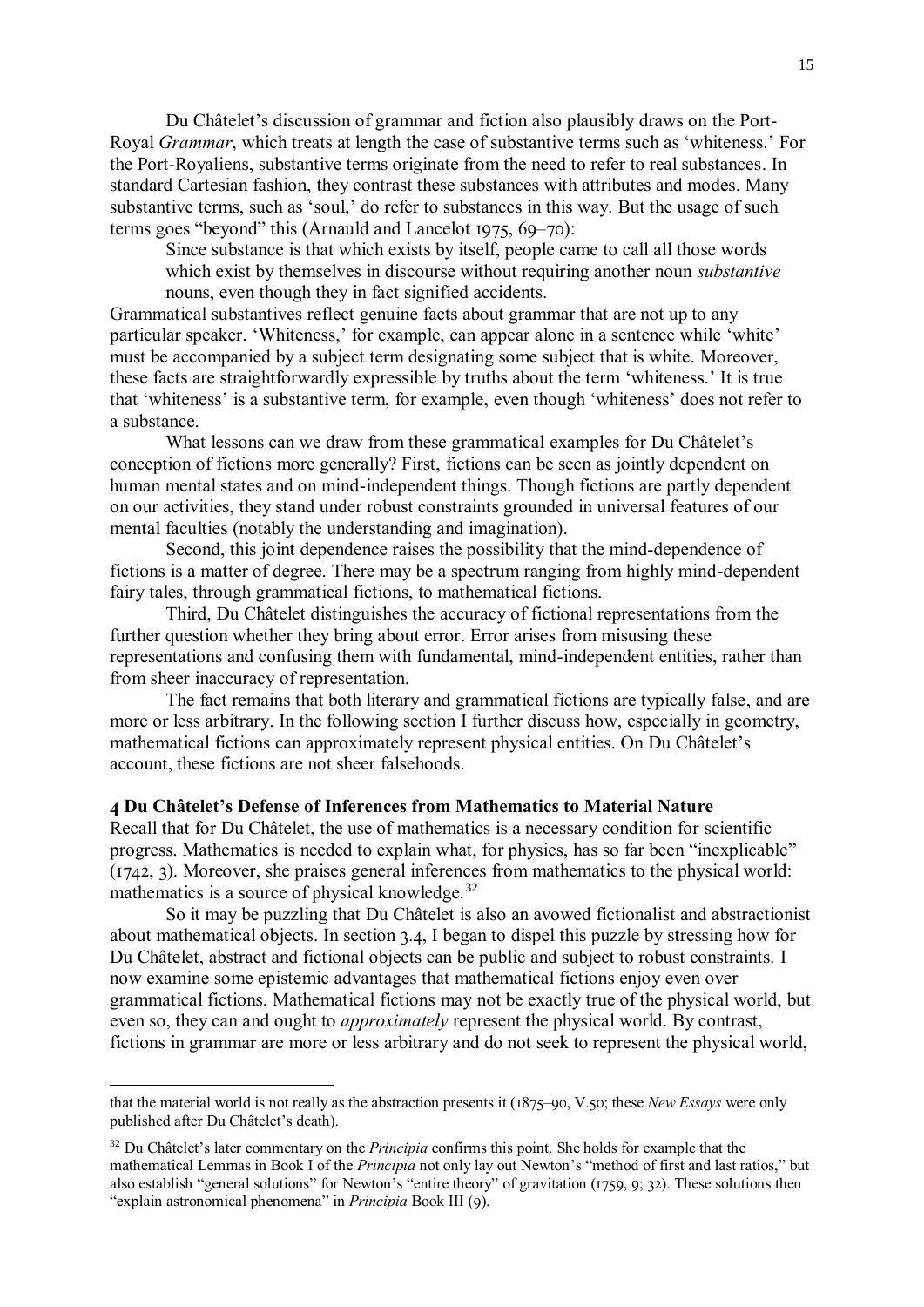even approximately. Literary fictions represent the physical world but do not *quantitatively*  approximate it.

# **4.1 Mathematical Fictions and Approximate Truth**

Du Châtelet's position is summed up in the dictum that "the same thing happens in nature as in geometry" (1742, 34). She does not claim that nature corresponds in this way to grammar or works of literature. I'll now explicate this claim, and note some important qualifications on it. In brief, we'll see that this sort of inference works only for certain general facts about nature: physics cannot be spun out of pure geometry.

For Du Châtelet, 'nature' sometimes refers the actual world in general. It is in this broad sense that she describes God as the author of nature (1742, 472). However, her "same thing" dictum does not range over nature in this broad sense. She does not hold that simple substances and souls correspond to, or are describable in, geometry.

So by "nature," she means the subject matter of physics: matter and its properties, such as force.<sup>33</sup> This is confirmed by her claim that, *because* things are in nature as they are in geometry, one can use the law of continuity to "find and demonstrate the true laws of motion" (1742, 35). Recall that Du Châtelet is an idealist about matter and force: they are partly minddependent. This mind-dependence is linked to the spatial and temporal properties of matter and force. But geometrical objects are essentially spatial, and numbers are connected to succession in time. Events in material nature thus have something in common with mathematical facts: they are essentially spatial and temporal.

Du Châtelet's metaphysics of quantity, as we've seen, allows for quantities to exist in physical things: quantitative properties are not confined to mathematical entities. Therefore, the objects of nature and of mathematics can have the same kinds of properties, although they are not "the same" in the sense of being numerically identical. Du Châtelet's idealism and her conception of mathematical objects thus provide a framework in which mathematical representations may be approximately true of the material world. Approximate truth, in turn, suffices for at least some kinds of scientific explanation, on Du Châtelet's view (1742, 203–5).

To take a rudimentary example, a body in motion has a volume, and so does a geometrical solid. We can therefore use geometry to represent a property of bodies, even if bodies do not behave exactly as geometrical figures do. To use an example made famous by Galileo, a geometrical sphere in contact with a plane would touch it at exactly one point, but this does not hold for a physical sphere resting on a surface (cf. 1742, 111). Still, geometrical proofs can legitimately apply to physical nature, even if perfect geometrical spheres and planes are never physically realized. By contrast, volume is not even a possible property of Du Châtelet's non-spatial, non-composite substances (177; 141).

To illustrate the correct use of fictional representations, she considers the case of the Ptolemaic system. Even though it is false, it yields sufficiently accurate solutions for some problems in astronomy (1742, 111–12). More broadly, false assumptions can be made in physics in such a way that they do not lead to "error" in "experiments and…explications" (206). Here too, she may rely on the Port-Royal idea that error properly speaking is the product of judgment.

This point can apply to any mathematical representation used in physics, insofar as it is fictional and never exactly realized in material nature. Du Châtelet considers, for example, the mathematical consequences of the theory of universal gravitation. The theory predicts observations such as the moon's orbital period to a very high degree of accuracy, so much so

<sup>&</sup>lt;sup>33</sup> The law of continuity could also be applied to mental changes, insofar as these take place in time (cf. Kant 1998, A208–209/B253–54; 2004, 4:471). Du Châtelet may well do this (1742, 152). But my focus is on the *physical* significance of mathematics, so I leave this issue aside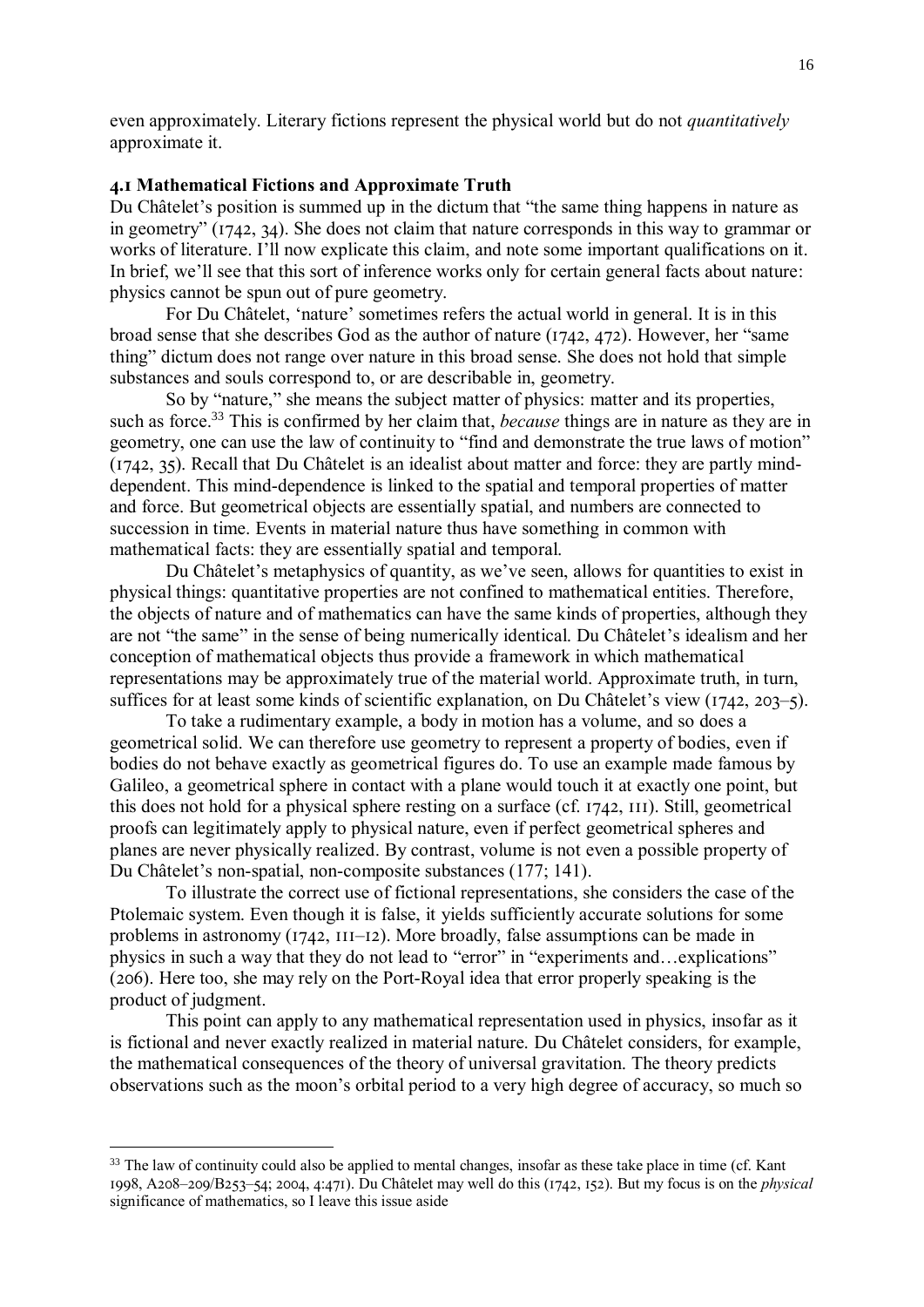that "calculations" can be "taken for observations"  $(1742, 332-33)$ .<sup>34</sup> This is consistent with the theory's being "more or less [*à peu près*]" rather than exactly correct (1759, 66).

More positively, Du Châtelet contends that because of the limitations of our cognitive faculties, abstract and fictional representation is unavoidable for us. Without it, we would need to represent far more particulars than we could effectively reason about (1742, 111). To take one of her examples, a token iron bar has a vast array of properties (103–4). Describing all of these properties is a potentially infinite task. For many purposes, we will need to characterize the iron bar in mathematical terms, as a three-dimensional object in Euclidean space. We can then hold this characterization fixed even if some of the bar's internal properties change, for example, if it loses or gains some microscopic parts. So even if mathematical representations are a step removed from material things, they provide a privileged way of knowing the general properties of matter.

#### **4.2 From Mathematical to Physical Continuity**

<u>.</u>

One important case where Du Châtelet draws conclusions about the material world from principles of mathematics is her treatment of the continuity of matter and of material change. Since her principle of the continuity of change draws on Leibniz, it would be all too easy to portray Du Châtelet as upholding a 'Leibnizian' material continuum against the 'Newtonian' atomism of Voltaire's *Eléments*. We'll see, however, that Du Châtelet cannot be seen as simply recapitulating Leibniz on this point. Nor did Newton and Leibniz have simple positions on these issues.<sup>35</sup>

A further complication is that Du Châtelet's views on this topic were not static. In the manuscript of the *Institutions* and the 1740 first edition—but not in the second edition of 1742—some parcels of matter are treated as if they were atoms or at least natural *minima*, for practical purposes in physics (1738–40, f. 216*r*; 1740, 185–6; 1742, 194–5). Here I focus on outlining Du Châtelet's position in the 1742 second edition, which is altered to stress the infinite divisibility of time and matter (e.g. 1742, 265). Reichenberger (2016, 146–69) provides a broader discussion of Du Châtelet's development and sources on the topic.

In brief, Du Châtelet holds that matter is continuous, but her account of material parts is potentialist. She does not hold that between any two material parts, there actually exists another part. Rather, matter can always be further divided into parts, and is never actually divided into ultimate parts.<sup>36</sup>

She also holds that all material change is continuous. Her official statement of this point is that if a thing is changing from state *A* to state *B*, it necessarily passes through all conceivable intermediate states (1742, 32). What this means in practice is that changes in material things, such as motions, can always be further divided into smaller units of change or motion.

<sup>&</sup>lt;sup>34</sup> Other examples Du Châtelet considers include treating the moon as a point-mass, comets as subject solely to gravitational forces, outer space as if it were a void, and so on. These ideas are further developed in her commentary on the *Principia*.

<sup>&</sup>lt;sup>35</sup> In the early manuscript "Of Attomes," for example, Newton contends that objections to the indefinite divisibility of body apply equally in mathematics. But they have absurd consequences in the mathematical case. Therefore, these objections are unpersuasive in the case of bodies as well (Janiak 2000, 213). Leibniz, throughout his career, regards matter as actually infinitely divided (1875–90, II:77; II:268; Rutherford 1990, 544–49). Yet in early works, he presents infinite division as compatible with atomism (IV:15–26; IV:228–29).

<sup>&</sup>lt;sup>36</sup> Aristotle's *Physics* defines the continuous as that which can be endlessly divided into further divisibles (1985, 200b19; 232b25). While apparently allowing some completed actual infinities, Aristotle does not countenance actual infinite collections of parts of continua (White 1992, 111–12n54; 156–61; Coope 2005, 80–81). Broadly Aristotelian approaches to continuity were still authoritative in the eighteenth century. Outside of relatively isolated mathematical works, continuity lacked a clear, positive definition; it was conceived as a mere lack of division or determination (De Risi 2021). See for example Wolff's definition of continuity (2001/1730, §554).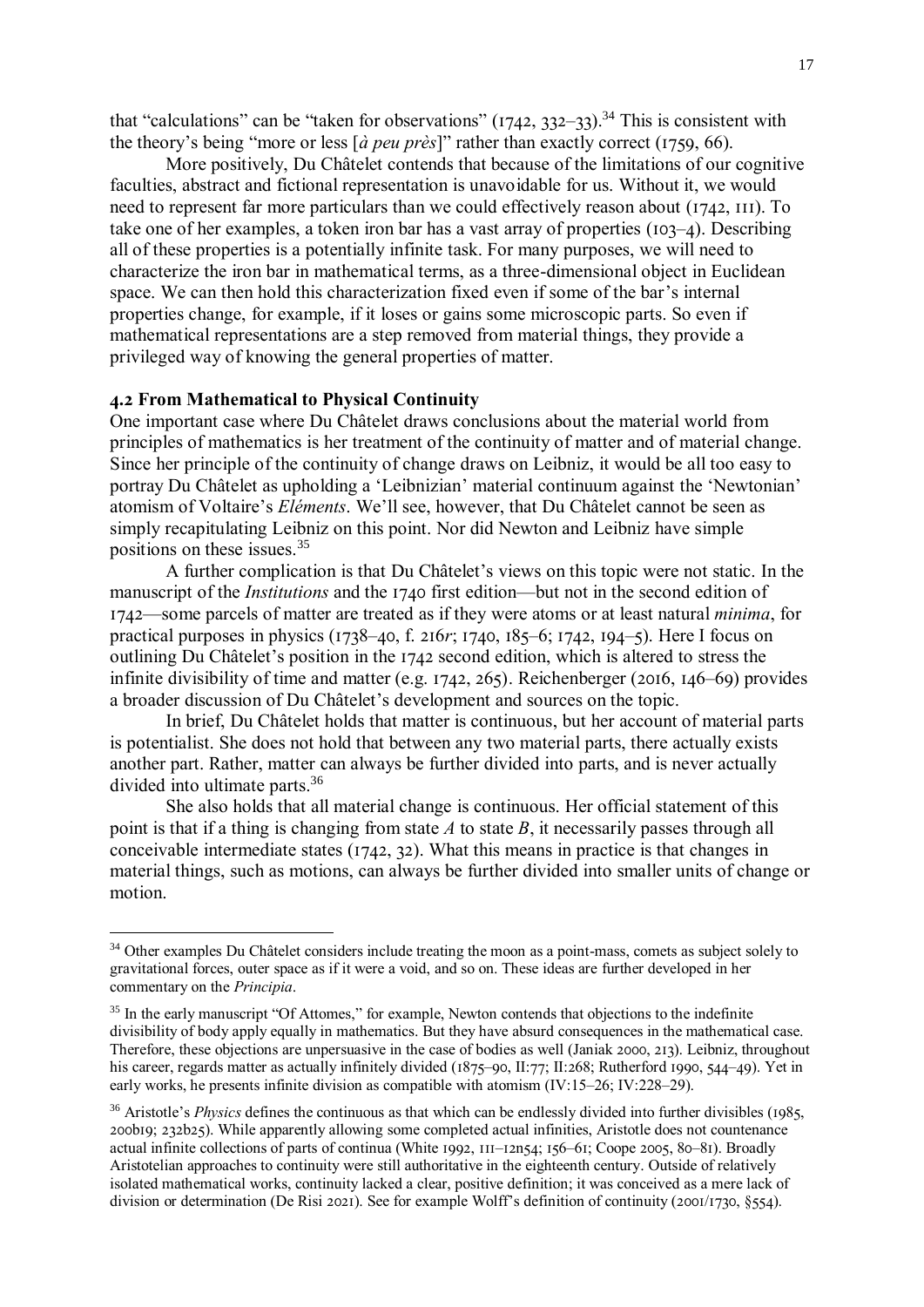These continuity claims have straightforward consequences for actual material things. They entail that atomism is false and that change in matter is continuous. Du Châtelet's optical theory also relies on continuity assumptions (Gessell 2019, 872–73). I disagree, then, with Reichenberger's (2016, 163) suggestion that these continuity principles are mere regulative guidelines for inquiry, in a Kantian sense, that lack objective purport.

At several points, Du Châtelet appeals to the principle of sufficient reason to support these claims about continuity (1742, 32ff.; 137–40; 151–52). But it is unclear how, on its own, the principle of sufficient reason could establish them. Atoms as ultimate parts might seem to provide a conclusive, unqualified explanation for the composite bodies they compose. A material continuum, meanwhile, courts an unsatisfying infinite explanatory regress, one that might not satisfy the principle of sufficient reason.

Here Leibniz helps himself to the premise that if atoms existed, then God would have arbitrarily decided, without sufficient reason, that a certain fundamental mereological level for matter obtains rather than some other possibility (Leibniz & Clarke 2000, 28). But it is unclear why a parallel problem does not arise for levels of non-mereological metaphysical dependence. What is God's sufficient reason for making monads the fundamental created beings, with no level below them? In any case, Du Châtelet is cautious about reading off conclusions about divine choice from observed facts in nature. She does not present this Leibnizian premise in her arguments for material continuity.

Attempts to prove the continuity of change merely from the principle of sufficient reason also risk begging the question. Supposing that change did occur in discrete stages, why couldn't each stage find its sufficient reason in the stage prior to it? Atomists about change could argue that these discrete stages are more intelligible and explanatory than Leibniz's alternative. Stages provide ultimate units of change, and hence an unconditioned explanatory bedrock, as opposed to the explanatory regress suggested by continuous change.

This is where Du Châtelet's views on the relationship between mathematics and physics come in. These continuity theses, on her account, follow not just from the principle of sufficient reason, but require the additional principle that things are in spatiotemporal nature as they are in mathematics. More specifically, she appeals to the idea that if a thesis of sufficient generality holds in geometry, it therefore also holds of matter. Geometrical continuity is a sufficiently general thesis, in this sense. On this basis, Du Châtelet can use the following argument schema:

(1) A continuity thesis *C* holds in geometry.

- (2) If *C* holds in geometry, then it holds for physical matter.
- (3) Therefore, *C* holds for physical matter.

1

This schema is then applied both to the continuity of matter itself, and to the continuity of change.<sup>37</sup>

To begin with the continuity of matter, consider one of Du Châtelet arguments against atomism. Any alleged atom takes up some space, thus has spatial parts and can in principle be further divided, even if this is "physically" impossible (1742, 139). This argument seems to presuppose premises elaborated in Du Châtelet's account of matter. Extension is an essential property of matter, and in turn, extension logically implies indefinite divisibility (160). Therefore, matter is essentially indefinitely divisible.

But why does extension logically imply indefinite divisibility? Here she is relying on the assumption, from geometry, that extension is always potentially divisible into further parts. We can compare the argument from Keill discussed in section 2: since in geometry extension is provably infinitely divisible, matter must be infinitely divisible as well. Du

 $37$  Leibniz's arguments for continuity sometimes use the premise that "nature...observes the same [rule]" as does geometry (1875–90, IV:375–76; IV:568–69). Du Châtelet probably did not know these texts, however.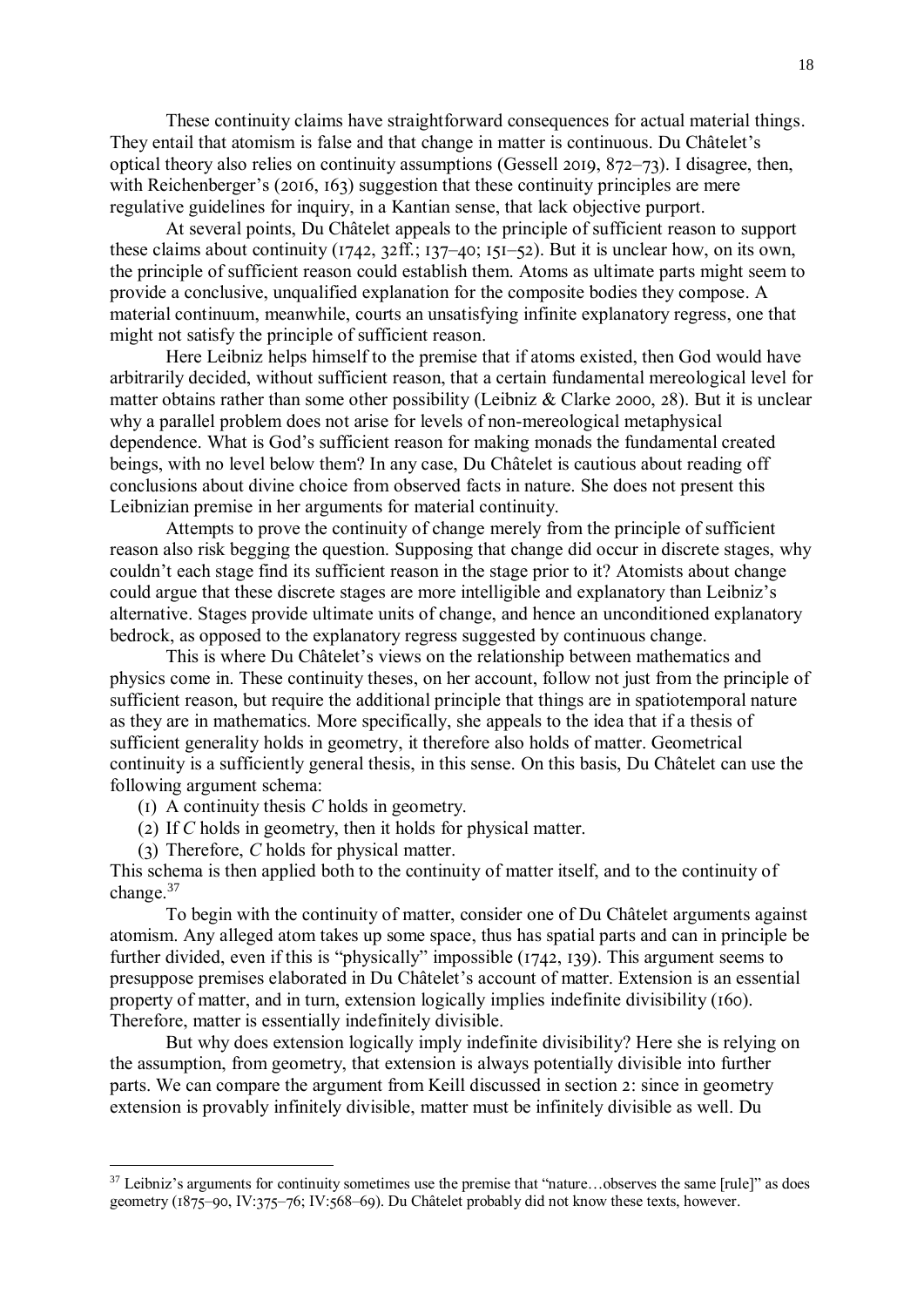Châtelet thus accepts arguments from mathematical truths to physical truths that Voltaire and Wolff rejected.

This geometrical assumption makes it easier to see the principle of sufficient reason's relevance to the question of matter's continuity. For if matter is composed of atoms, then these atoms ground the size and shape of whatever they mereologically compose. But the atoms themselves are extended, and therefore, by the premise from geometry, must have some size and shape. Their size and shape cannot be grounded in further parts, on pain of contradicting the hypothesis that they are atoms. But what other grounds for their size and shape could there be? Some atomists fall back on "the will of the creator" to "give a reason for the extension of the atom" (1742, 140). Du Châtelet rejects this solution: God is volitionally responsible for the existence of matter, but not for its essence or possibility (73– 74). The demand for a reason arises, she holds, even for possible or conceivable atomic parts of matter, so long as we assume that matter is essentially spatial and so corresponds to geometry. So she concludes that there are no material atoms: the size and shape of any part of matter is (partly) grounded in the size and shape of its parts.

Du Châtelet uses similar reasoning to defend the continuity of material change. An equivalent to the continuity of change holds in geometry, on her view. For example, the deformation of a parabola must proceed continuously (Du Châtelet 1742, 36–37). She also discusses inflections (*points de rebroussement*) in third-degree algebraic curves. A "concave" curve, for example, becomes "convex" by "infinitely small degrees" (33). By the "same principle," the quantity of motion of a given body can be continuously decreased until it is at rest (1742, 37).

Like some earlier authors, she considers geometrical curves as abstracted from the motions of bodies.<sup>38</sup> A continuous geometrical curve is one traced by (idealized) continuous motion. The continuity of geometrical curves, then, can be seen as governed by the same principle as the continuity of motion. So although continuous motions are metaphysically prior to geometrical curves, one can deduce properties of motions from properties of curves.

Given these arguments from geometry, it is easier to see why for Du Châtelet, failures of continuity in the material world violate the principle of sufficient reason. If the argument from geometry is successful, then matter and change are continuous in a classical, Aristotelian sense. If one attempts to explain matter or change in terms of an arbitrary number of discrete parts or stages, some intervening parts or stages will always be missed by an explanatory account.

Before concluding, let's consider a passage that has been taken to support a quite different reading of Du Châtelet on the relationship between physics and mathematics. "The divisibility of extension to infinity," she writes, "is at the same time a geometrical truth and a physical error," citing Keill as confused on this point (1742, 194). At first glance, this might seem to contradict her doctrine of the continuity of matter, as well as the correspondence between geometry and nature (cf. Carson 2004, 169–70). This passage, however, needs to be read in its context, which is an attempt to resolve ancient paradoxes about continuity.

It is in confusing geometrical extension and physical extension, and in assuming that physical extension is always composed of extended parts to infinity, that the Ancients [sc. Zeno and Melissus] formed these so very false and specious arguments against the possibility of motion. (1742, 191–92)

Du Châtelet also accuses Keill of reasoning that, because a grain of sand has an infinite number of parts, these parts could "fill the entire universe" (194). This is a variant of Zeno's second paradox of plurality, which is standardly read as arguing that because a line is

<sup>&</sup>lt;sup>38</sup> Descartes identified "the subject-matter of pure mathematics" with "corporeal nature" or "material things" (1984, 49; 264; 55). Newton arguably took lines and circles to be, in the first instance, physical motions (Guicciardini 2004).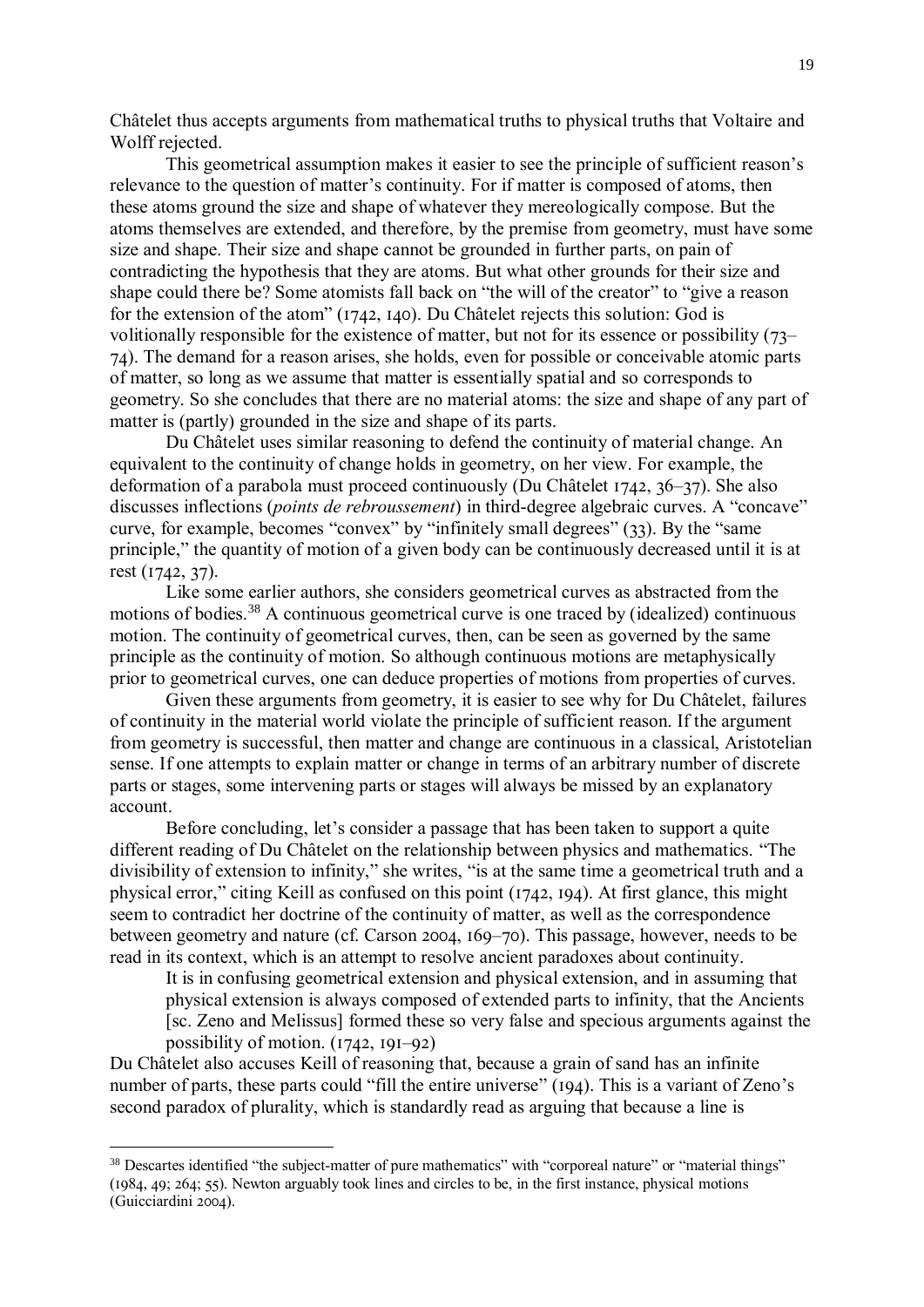divisible into an infinite number of parts and each part has some size, the line must, absurdly, have infinite size (Vlastos 1971).

Despite her remarks about confusing geometrical and physical extension, however, Du Châtelet is not objecting to the continuity of matter and change as such in these cases. Nor is she ruling out inferences from general geometrical principles to conclusions about material nature. For "physical error" she diagnoses here is not the continuity of matter, but rather that Zeno and Keill present matter as *actually* "composed of" an infinite number of parts, such that these parts are prior to the whole. This is also a point of disagreement with Wolff, who regarded simple substances as prior to and collectively composing spatial wholes, even though each simple substance "does not…fill a space" (1720, §602). Du Châtelet, by contrast, upholds the infinite *potential* divisibility of matter. In this sense, physical extension is not divisible "to infinity." But it is not actually divided into atoms, either.<sup>39</sup>

What does Du Châtelet mean by the claim that the actual infinity of extended parts is a "geometrical truth"? Euclid defines points as partless (1908, I.153). Presumably, she does not want to give this up. Given her dictum that things are in nature as they are in geometry, if she accepts infinite collections of actual geometrical points, then it might seem that she must accept infinite collections of actual physical points, despite her official potentialism about parts of matter.

But it is only the "ideal division" of geometrical objects that can go to infinity, because we can conceive of geometrical points (1742, 194). The points in question are merely ideal "possible parts" (1742, 190). She supports this point by first appealing to the familiar process of dividing a line into parts. We can "mentally proceed to infinity" by conceiving of this process as extending indefinitely: there is no principled reason this "ideal division" cannot continue (193). Next, we reflect on this *capacity* to divide continuous geometrical objects *ad indefinitum* or "to infinity," and finally conceive of the logically "possible" ultimate result of such boundless division (193; 109). But given our finite cognitive capacities, such an "infinite" result is not in our power (193).

With geometrical points, it seems we have reached a limitation on Du Châtelet's dictum that things are in nature as they are in geometry. Perhaps this limitation rests on an epistemological distinction between different kinds of mathematical object. Figures and lines can be given to us, at least approximately, in perception. Geometrical points cannot be perceptually given in this way: they are merely conceivable.

More precisely, Du Châtelet's dictum that things are in nature as they are in geometry is plausibly restricted to geometrical objects with determinate magnitude. A physical object such as a watch has a "fixed number" of determinate parts, each with a measure, and these parts are largely mind-independent, even if they are in principle further divisible (1742, 191). By contrast, the number of points in a line is "absolutely indeterminate": it is nonsensical to speak of the determinate length of these points, even though the line has a determinate length (190; cf. Rohault 1723, I.32–33). A line should be treated not as made up not of an infinity of points but as divisible into *some* "non-finite" but unknown "quantity of parts" (193). Geometrical points, as merely conceivable, lack determinate magnitude or number. This circumvents the difficult question of whether points are Archimedean or non-Archimedean magnitudes.

<sup>39</sup> An influence here may be Jacques Rohault's introductory work on physics, which Du Châtelet owned (Du Châtelet, 2018, I.367). Near the beginning of this work, Rohault offers a proof that matter cannot have simple parts, but he also rules out an actual infinity of material points. Instead, "matter is indefinitely divisible" and has no definite number of actual parts (Rohault 1723, I.32).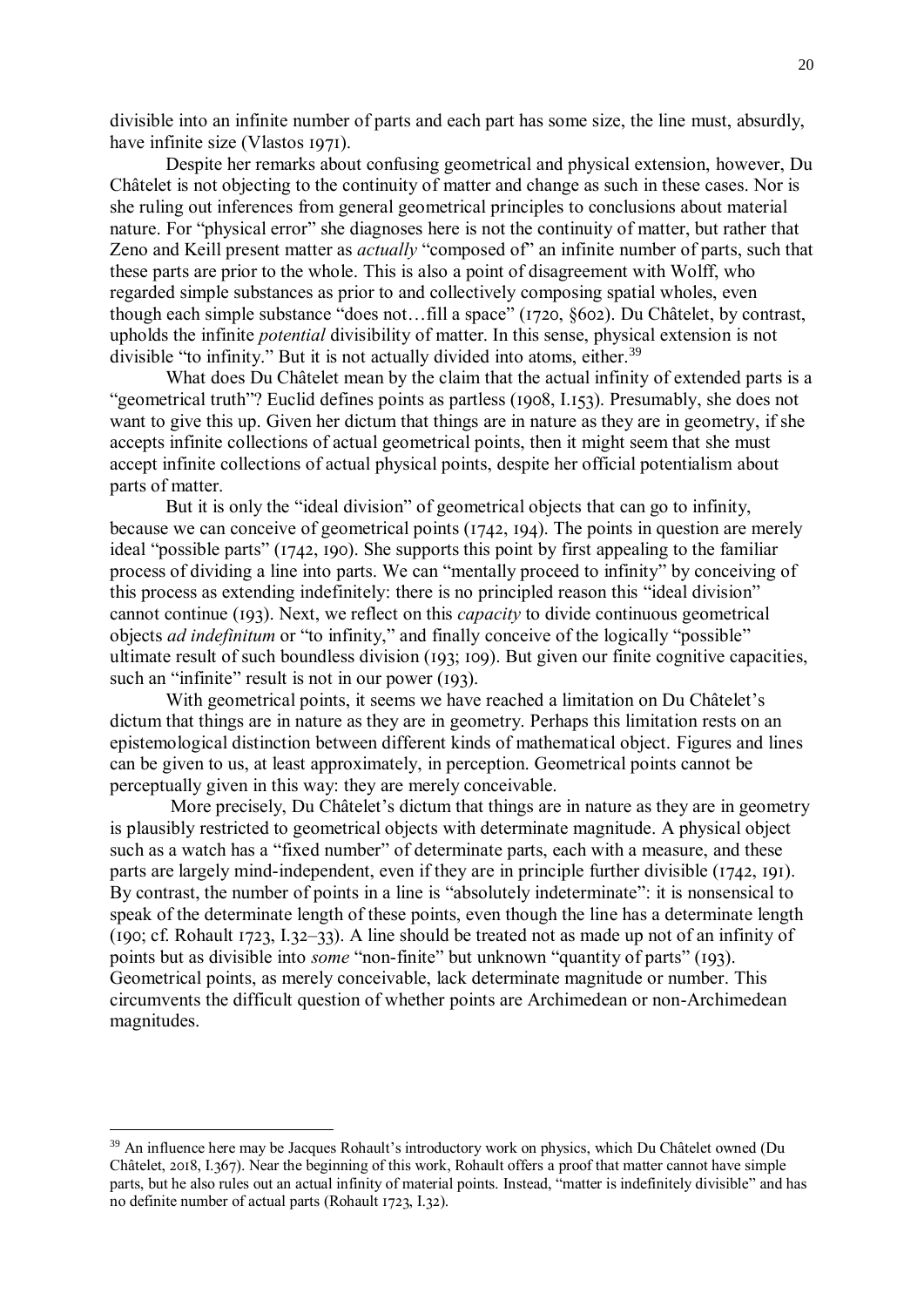To historically situate Du Châtelet's position on the continuity of matter, I want to conclude by juxtaposing it with Kant's taxonomy of traditional accounts of the part–whole structure of the world in the Second Antinomy.<sup>40</sup>

The Antithesis of the Second Antinomy denies that there are any simples in the created world. Du Châtelet is by contrast committed to simple or at least non-composite substances, namely the non-spatiotemporal souls and elements making up the fundamental level of the created world. Therefore, she would not accept the Antithesis.

Nor would Du Châtelet endorse the Thesis:

Every composite substance in the world consists of [*besteht aus*] simple parts, and nothing exists anywhere except the simple or what is composed [*zusammengesetzt*] of simples. (Kant 1998, A434/B462)

Du Châtelet take there to be some composite substances, although these are merely phenomenal substances. But she denies that matter is mereologically composed of simples. Matter is indefinitely divisible into further material parts. Simple substances—or more precisely, *non-composite* substances—partly ground matter. But this is not a standard mereological composition relation, since these non-composite substances are non-spatial and cannot compose spatial wholes. This is particularly clear from Du Châtelet's discussions of souls.

Given these properties of matter and Du Châtelet's commitment to the existence of material things, it follows that (i) not every composite substance in the world consists of simple parts and (ii) something exists somewhere that is neither simple nor composed of simples. In turn, (i) and (ii) negate the two clauses of the Thesis of Kant's Second Antinomy. Du Châtelet is not committed, then, to either of the apparent contradictory propositions making up the Second Antinomy.

Kant apparently resolves the Antinomy by claiming that both the Thesis and the Antithesis are false (1998, A485/B513). The truth, on his view, is that the "division" of matter into parts can be continued "*in infinitum*," but because of our finitude cannot actually reach a complete division into "infinitely many parts" (A523–4/B551–2; A515–17/B543–45; Marschall 2019). This solution resembles Du Châtelet's potentialist approach to the division of matter.

## **5 Conclusion**

1

I began by examining the positions of some of Du Châtelet's influential contemporaries on the application of mathematics to physics. Maupertuis, Voltaire, and Wolff take relatively conservative positions on this issue, often leaving it unclear what role is to be played by the mathematics in post-Newtonian physics. Du Châtelet's position, I then sought to show, contrasts vividly with theirs. Even though mathematical objects are abstracted from the physical world, they are partly grounded in magnitudes that are in material things. This allows for relations of approximation between mathematical objects and physical things. And although Du Châtelet takes these objects to be fictions, a closer look at her account reveals that they are public, and under a number of objective and non-voluntary constraints which do not apply to literary fictions. I argued that these commitments underwrite Du Châtelet's claim that the same thing happens in nature in geometry. And I showed that Du Châtelet, in turn, uses the parallel between nature and geometry to establish two important metaphysical theses, namely the continuity of matter and change.<sup>41</sup>

<sup>40</sup> As for the continuity of change, McNulty (2019) argues that Kant considers it an "a priori…truth of metaphysics," linked to a demand for intelligible explanation, though also grounded in the "geometric" continuity of space and time (1595; 1600; 1605–7). McNulty's reading suggests similarities between Du Châtelet and Kant on the continuity of change.

<sup>&</sup>lt;sup>41</sup> Many thanks to Wolfgang Lefèvre and Anat Schechtman for helpful written comments. I presented drafts of some of this material at the Philosophy of Science Association meeting in Baltimore, a Du Châtelet discussion group at the University of Paderborn, and the British Society for the History of Philosophy conference in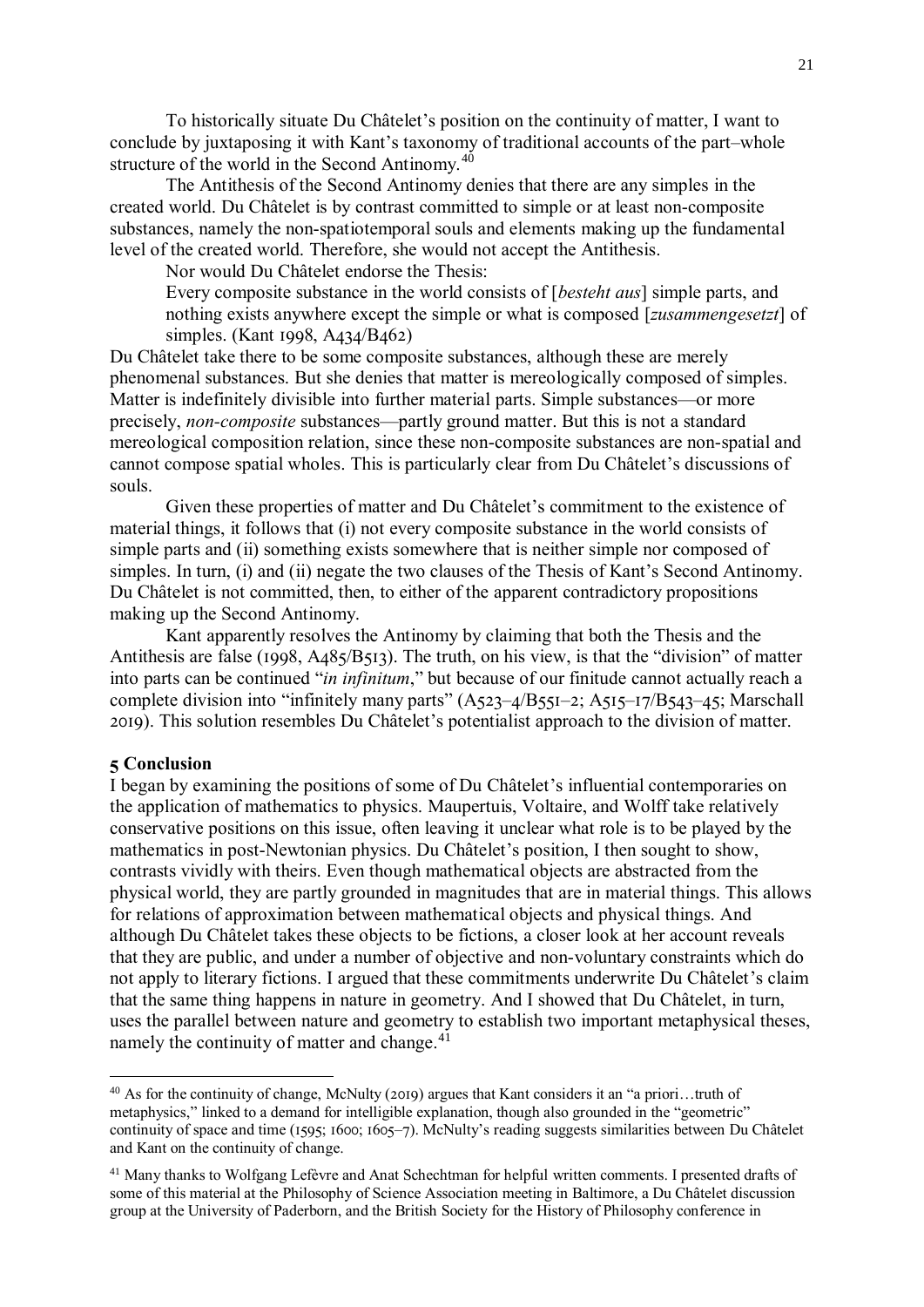#### **References**

- Aristotle. (1984). *The Complete Works of Aristotle*. Two volumes. (J. Barnes, Ed.). Princeton: Princeton University Press.
- Arnauld, A. (1683). *Nouveaux élémens de géométrie*. Second edition. Paris: Desprez.
- Arnauld, A. and Lancelot, C. (1975). *General and Rational Grammar: The Port-Royal Grammar*. (J. Rieux et al., Eds. and Trs.). The Hague: Mouton.
- Arnauld, A. and Nicole, P. (1996). *Logic, or, The Art of Thinking*. (J. V. Buroker, Tr.). New York: Cambridge University Press.
- Bacon, R. (1962). *Opus Maius*. (R. B. Burke, Tr.). New York: Russell & Russell.
- Basso, L. (2008). Rien de mathématique dans la *methodus mathematica* wolfienne. In J. Mondot and C. Larrère (Eds.), *Christian Wolff et la pensée encyclopédique européenne* (pp. 109–124). Bordeaux: Presses Universitaires de Bordeaux.
- Buchenau, S. (2013). *The Founding of Aesthetics in the German Enlightenment*. New York: Cambridge University Press.
- Carson, E. (2004). Metaphysics, Mathematics and the Distinction Between the Sensible and the Intelligible in Kant's Inaugural Dissertation. *Journal of the History of Philosophy*,  $42(2)$ ,  $165-194$ .
- Coope, U. (2005). *Time for Aristotle:* Physics *IV.10–14*. Oxford: Clarendon Press.
- Crousaz, J.-P. (1714). *Traité du beau*. Amsterdam.

<u>.</u>

- D'Alembert, J.-B. (1743). *Traité de dynamique*. Paris.
- Dear, P. (1995). *Discipline and Experience*. Chicago: University of Chicago Press.
- De Gandt, F. (2001). Qu'est-ce qu'être newtonien en 1740? In F. De Gandt (Ed.), *Cirey dans la vie intellectuelle : la réception de Newton en France* (pp. 126–147). Oxford: Voltaire Foundation.
- De Risi, V. (2016). The Development of Euclidean Axiomatics. *Archive for History of Exact Sciences*, *70*, 591–676.
	- ———. (2021). Did Euclid Prove *Elements* I, 1? The Early Modern Debate on Intersections and Continuity. In P. Beeley, Y. Nasifoglu, and B. Wardhaugh, (Eds.), *Reading Mathematics in Early Modern Europe* (pp. 12–32). London: Routledge.

Edinburgh. I thank the participants on these occasions, particularly Clara Carus, Manuel Fasko, Ruth Hagengruber, William Harper, Jil Muller, Hanns-Peter Neumann, Areins Pelayo, and Edward Slowik. I also thank Katherine Dunlop, Andrea Reichenberger, and Maja Sidzińska for sharing relevant work in progress. Research on this paper was partly supported by the Deutsche Forschungsgemeinschaft (DFG), project number 435124693. Section 4.1 draws on my "Du Châtelet on the Need for Mathematics in Physics," *Philosophy of Science 88*, 1137–48 (2021).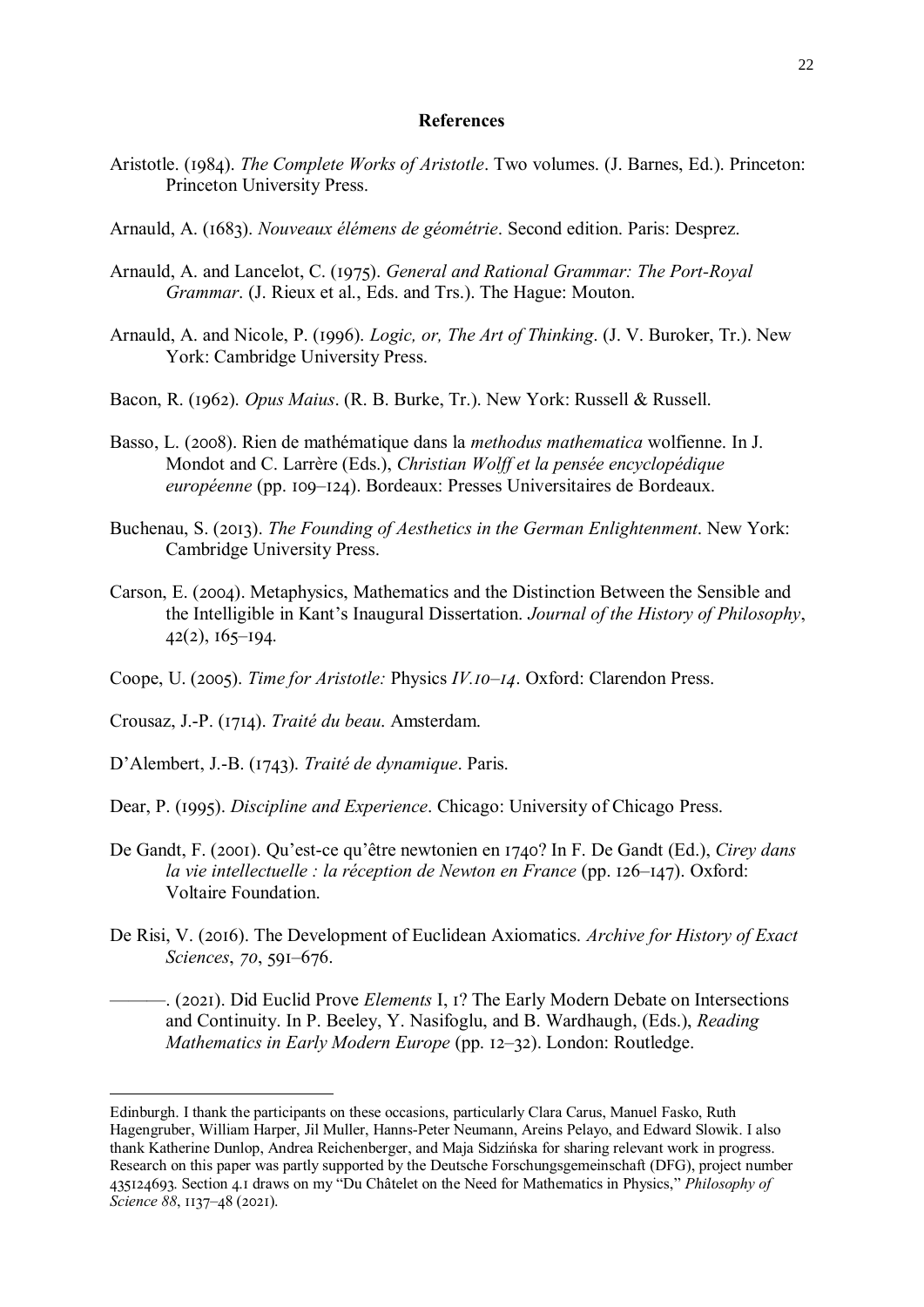- Descartes, R. (1984). *The Philosophical Writings of Descartes: Volume II*. (J. Cottingham, et al., trs.). New York: Cambridge University Press.
- Du Châtelet, E. (n.d.). Manuscript of *Grammaire Raisonée* [Chapters VI–VIII]. MS BV 5-240 (vol. 9, ff. 133–49), National Library of Russia, St. Petersburg.
	- ———. (1738). Lettre sur les *Elémens de la Philosophie de Newton*. In *Le Journal des Sçavans: Septembre 1738* (pp. 534–541). Paris.
- ———. (1738–40). Manuscript of *Institutions de Physique*. MS fr. 12265, Bibliotheque nationale de France, Paris.
- ———. (1740). *Institutions de Physique*. First edition. Paris: Prault.
- ———. (1742). *Institutions Physiques*. Second edition. Amsterdam.
- ———. (1759). Exposition Abregée du Systême du Monde. In *Principes Mathématiques de la Philosophie Naturelle, by Isaac Newton*, vol. 2. Paris: Gabay.
	- ———. (2018). *La Correspondance d'Émilie Du Châtelet*. Ferney-Voltaire: Centre international d'étude du XVIIIe siècle.
- Dunlop, K. (2013). Mathematical Method and Newtonian Science in the Philosophy of Christian Wolff. *Studies in History and Philosophy of Science Part A*, *44*(3), 457–69.
- Elgin, C. Z. (2004). True Enough. *Philosophical Issues*, *14*, 113–131.
- Euclid. (1908). *The Thirteen Books of Euclid's Elements*. (T. L. Heath, Ed.). Three volumes. Cambridge: Cambridge University Press.
- Field, H. (1989). *Realism, Mathematics, and Modality*. Oxford: Blackwell.
- Formey, S. (1754/1747). Recherches sur les Elémens de la matière. In *Mélanges Philosophiques* (vol. 1, pp. 263–388). Leiden: Luzac & Fils.
- Foucault, M. (1966). *Les mots et les choses*. Paris: Gallimard.
- Gessell, B. (2019). 'Mon petit essai': Émilie du Châtelet's *Essai sur l'optique* and her early natural philosophy. *British Journal for the History of Philosophy*, *27*(4), 860–79.
- Gingras, Y. (2001). What did Mathematics do to Physics? *History of Science*, *39*(4), 383–416.
- Guicciardini, N. (2004). Geometry and Mechanics in the Preface to Newton's *Principia*. *Graduate Faculty Philosophy Journal*, *25*(2), 119–59.
- Hasper, P. S. (2021). Mathematische Gegenstände. In C. Rapp and K. Corcilius (Eds.), *Aristoteles-Handbuch* (Second Edition) (pp. 299–303). Berlin: Springer.
- Hill, K. (1996). Neither Ancient nor Modern: Wallis and Barrow on the Composition of Continua. Part One. *Notes and Records of the Royal Society of London*, *50*(2), 165–78.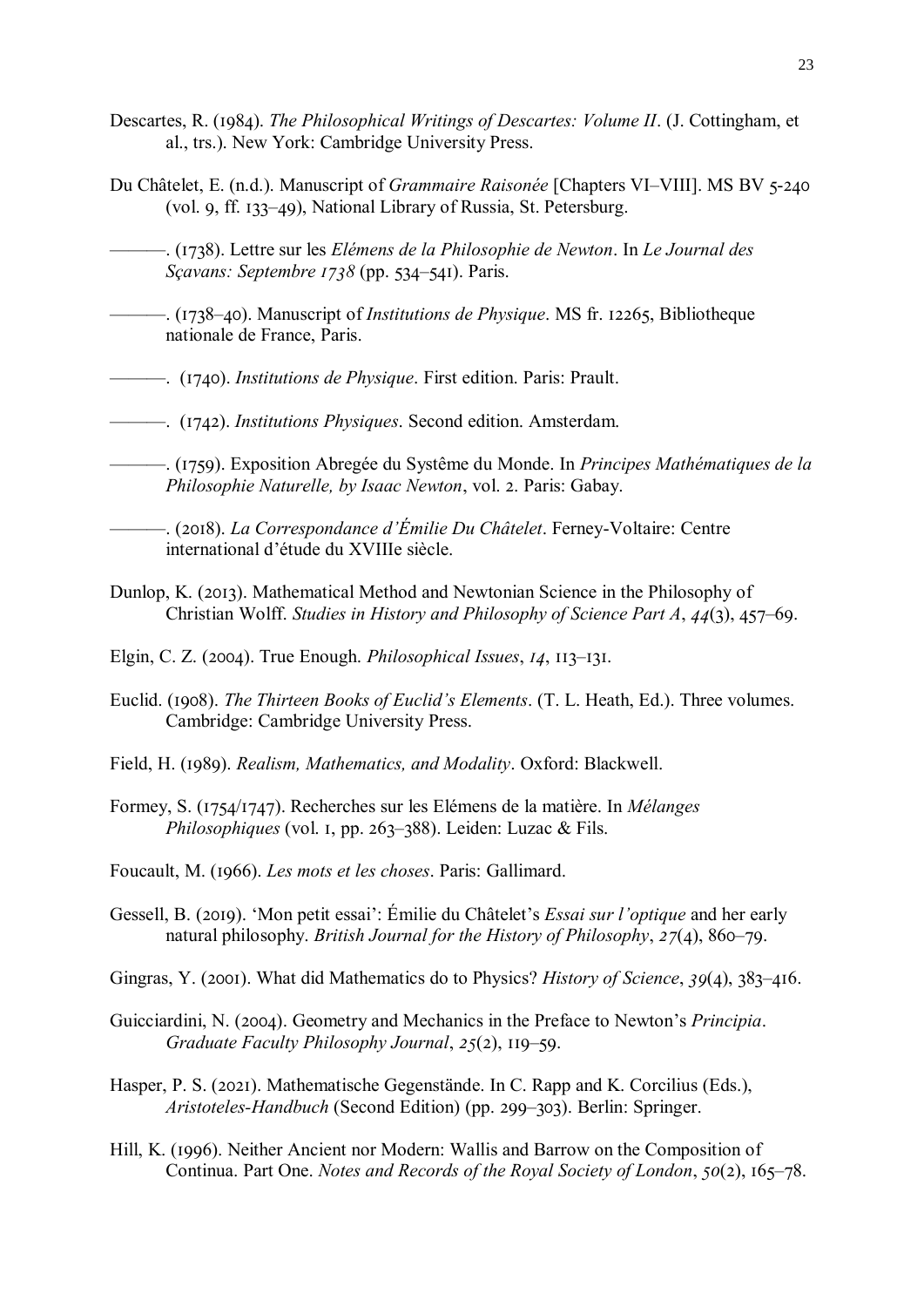- Janiak, A. (2000). Space, Atoms and Mathematical Divisibility in Newton. *Studies in History and Philosophy of Science*, *31*(2), 203–30.
- ———. (2007). Newton and the Reality of Force. *Journal of the History of Philosophy*, *45*(1), 127–47.
- Jauernig, A. (2010). Disentangling Leibniz's Views on Relations and Extrinsic Denominations. *Journal of the History of Philosophy*, *48*(2), 171–205.
- Jesseph, D. M. (2015). Leibniz on the Elimination of Infinitesimals. In N. B. Goethe et al. (Eds.), *G.W. Leibniz: Interrelations between Mathematics and Philosophy* (pp. 188– 205). Dordrecht: Springer.
- Kant, I. (1998). *Critique of Pure Reason*. (P. Guyer and A. W. Wood, Eds.). New York: Cambridge University Press.

———. (2004). *Theoretical Philosophy after 1781*. (H. Allison and P. Heath, Eds.). New York: Cambridge University Press.

- Keill, J. (1733). *Introduction to Natural Philosophy: or, Philosophical Lectures Read in the University of Oxford, Anno Dom. 1700*. Fourth edition. London.
- Leibniz, G. W. (1863). *Leibnizens mathematische Schriften*. Seven volumes. (C. I. Gerhardt, Ed.). Halle: Schmidt.

———. (1875–90). *Die philosophischen Schriften*. Seven volumes. (C. I. Gerhardt, Ed.). Berlin: Weidmann.

Leibniz, G. W. & Clarke, S. (2000). *Correspondence*. (R. Ariew, Ed.). Indianapolis: Hackett.

- Locke, J. (1975). *An Essay concerning Human Understanding.* (P. H. Nidditch, Ed.). Oxford: Clarendon Press.
- Lu-Adler, H. (2018). Between Du Châtelet's Leibniz Exegesis and Kant's Early Philosophy. *Philosophiegeschichte und logische Analyse*, *21*, 177–194.

Marschall, B. (2019). Conceptualizing Kant's Mereology. *Ergo*, *6*(14), 374–404.

Maupertuis, P.-L. M. (1732). *Discours sur les différentes figures des astres*. Paris.

———. (1735). Sur les loix de l'attraction. In *Mémoires de mathématique & de physique de l'academie royale* (pp. 343– 62). Paris: l'Imprimerie Royale.

———. ([1740]). *Reflexions Philosophiques sur L'Origine des Langues et la Signification des Mots*. [Basel.]

McNulty, M. B. (2019). Continuity of change in Kant's dynamics. *Synthese*, *196*, 1595–1622.

North, J. (2021). *Physics, Structure, and Reality*. Oxford: Oxford University Press.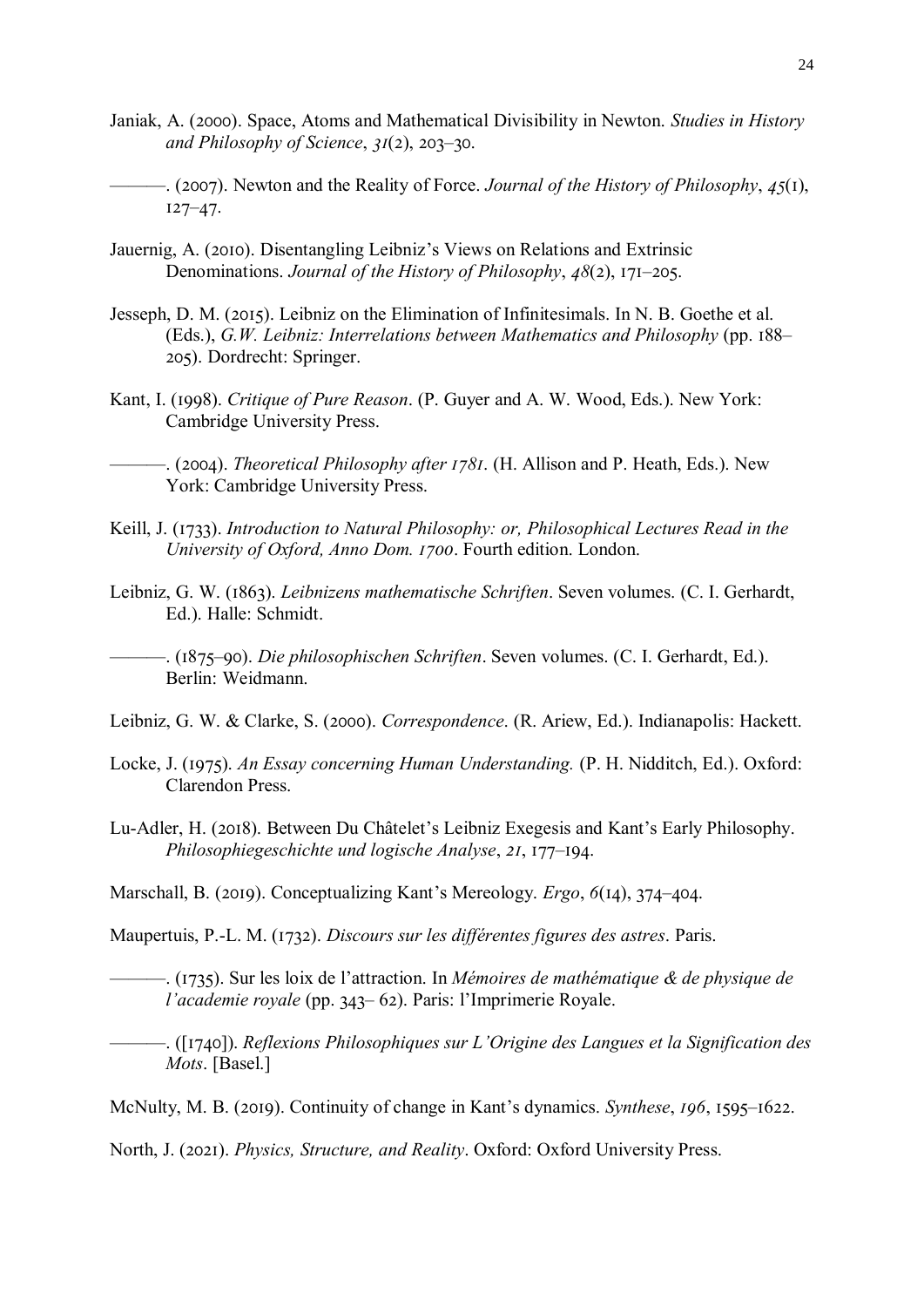- Pasnau, R. (1997). *Theories of Cognition in the Later Middle Ages*. New York: Cambridge University Press.
	- ———. (2011). *Metaphysical Themes 1274–1671*. Oxford: Clarendon Press.
- Rabouin, D. and Arthur, R. T. W. (2020). Leibniz's Syncategorematic Infinitesimals II. *Archive for History of Exact Sciences*, *74*, 401–443.
- Reichenberger, A. (2016). *Émilie du Châtelets Institutions physiques: Über die Rolle von Prinzipien und Hypothesen in der Physik*. Wiesbaden: Springer VS.
- Rey, A., et al. (2011). *Dictionnaire Historique de la Langue Française*. Paris: Les Dictionnaires Le Robert.
- Rohault, J. (1723). *Rohault's System of Natural Philosophy, Illustrated with Dr. Samuel Clarke's Notes*. Fourth edition. London.
- Rutherford, D. (1990). Leibniz's "Analysis of Multitude and Phenomena into Unities and Reality." *Journal of the History of Philosophy*, *28*(4), 525–552.
- Shank, J. B. (2008). *The Newton Wars and the Beginning of the French Enlightenment*. Chicago: University of Chicago Press.
- ———. (2018). *Before Voltaire: The French Origins of 'Newtonian' Mechanics*. Chicago: University of Chicago Press.
- Stan, M. (2018). Émilie Du Châtelet's Metaphysics of Substance. *Journal of the History of Philosophy*, *56*(3), 477–96.
- Sutherland, D. (2005). Kant on Fundamental Geometrical Relations. *Archiv für Geschichte der Philosophie*, *87*, 117–58.
- Thomasson, A. (1999). *Fiction and Metaphysics*. New York: Cambridge University Press.
- ———. (2007). Realism and Human Kinds. *Philosophy and Phenomenological Research 67*(3), 580–609.
- Vlastos, G. (1971). A Zenonian Argument against Plurality. In J. P. Anton and G. Kustas (Eds.), *Essays in Ancient Greek Philosophy* (pp. 119–144). Albany: State University of New York Press.
- Voltaire. (1738). *Elémens de la Philosophie de Neuton*. Second Edition. London.
- ———. (1961/1734). *Lettres Philosophiques*. In J. van den Heuvel (Ed.), *Mélanges de Voltaire* (pp. 2–133). Paris: Gallimard.
- White, M. J. (1992). *The Continuous and the Discrete: Ancient Physical Theories from a Contemporary Perspective*. Oxford: Clarendon Press.
- Wolff, C. (1713). *Vernünfftige Gedancken von den Kräfften des menschlichen Verstandes*  ['German Logic']. Halle.